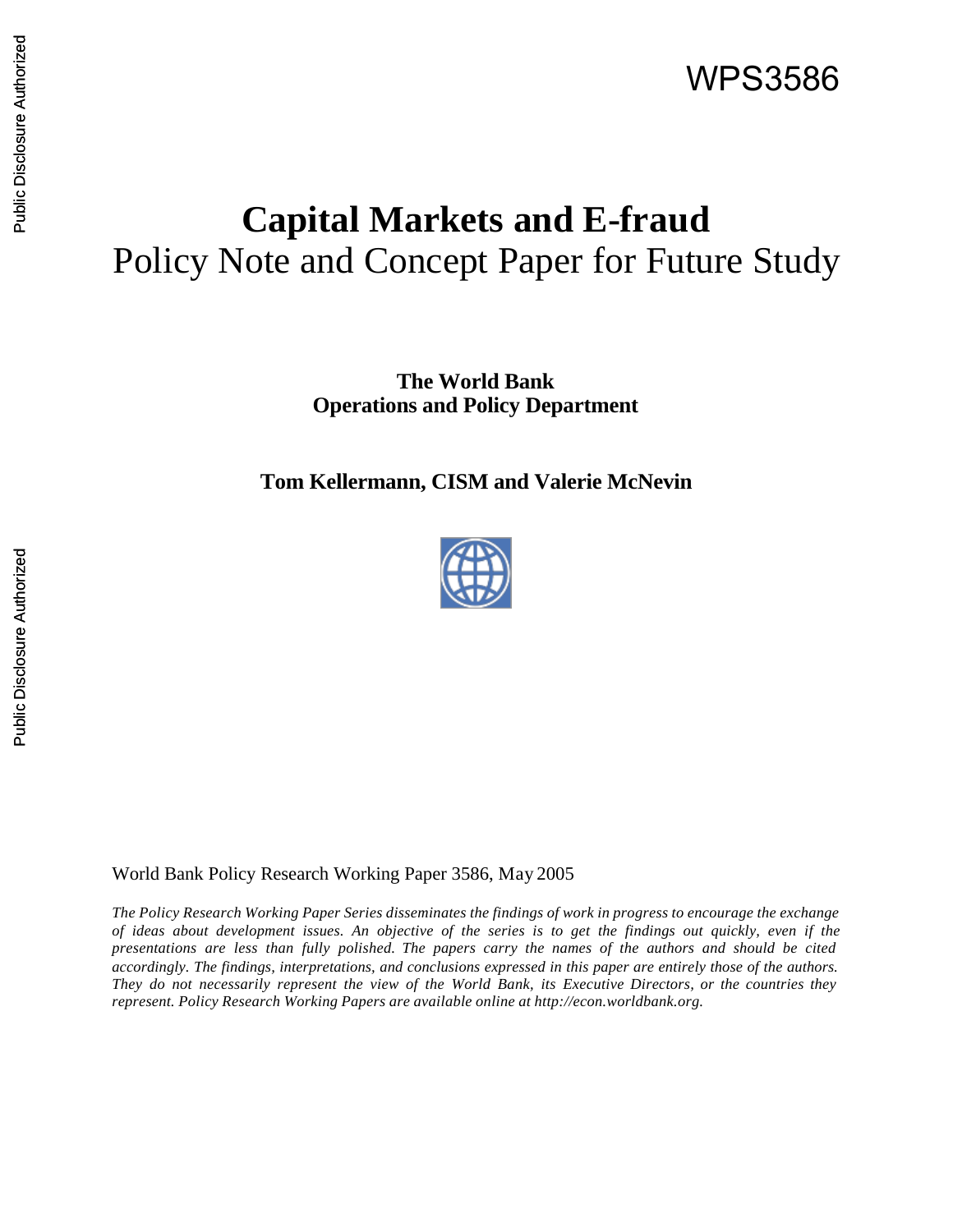# **CAPITAL MARKETS AND E-FRAUD<sup>1</sup>**

Policy Note and Concept Paper for Future Study

#### **Abstract**

 $\overline{a}$ 

The technological dependency of securities exchanges upon internet based (IP) platforms has dramatically increased the industry's exposure to reputation, market and operational risks. In addition, the convergence of several innovations in the market are adding stress to these systems. These innovations affect everything from software to system design and architecture. These include the use of XML as the industry IP language, STP or straight through processing of data, pervasive or diffuse computing and grid computing as well as the increased use of Internet and wireless. The fraud is not new, rather, the magnitude and speed by which fraud can be committed has grown exponentially due to the convergence of once private networks online. It is imperative that senior management of securities markets and brokerage houses be properly informed of the negative externalities associated with e-brokerage and the possible critical points of failure that exist in today's digitized financial sector as they grow tomorrow's exchanges. The overwhelming issues regarding e-finance is to determine the true level of understanding that senior management has about online platforms, including the inherent risks and the depth of the need to use it wisely. This policy note will attempt to highlight the various risks that have been magnified by the increasing digitalization of processes within the brokerage arena and explain the need for concerted research and analysis of these as well as the profound consequences that may entail without proper planning. An effective lega l, regulatory and enforcement framework is essential for creating the right incentive structure for market participants. The legal and regulatory framework should focus on the improvement of internal monitoring of risks and vulnerabilities, greater information sharing about these risks and vulnerabilities, education and training on the care and use of these technologies and better reporting of risks and responses. Public/private partnerships and collaborations also are needed to create an electronic commerce (e-commerce) environment that is safe and sound. Section I of the working paper, attempts to provide a background as to the adoption of technology in capital markets. Section II is an overview of 7 case studies in e-fraud perpetuated within capital ma rkets and the various operational risks of utilizing IP based networks. Section III provides the conclusion and rationale for further research in the area of E-fraud.

 $<sup>1</sup>$  Authored by Tom Kellermann and Valerie McNevin 2004. The Authors would like to thank Gerard Caprio, Jim</sup> Nelms, Shrimadt Tripathy, Yumi Nishiyama, Thomas Glaessner and Ernesto Revilla for their valuable insights and written contributions.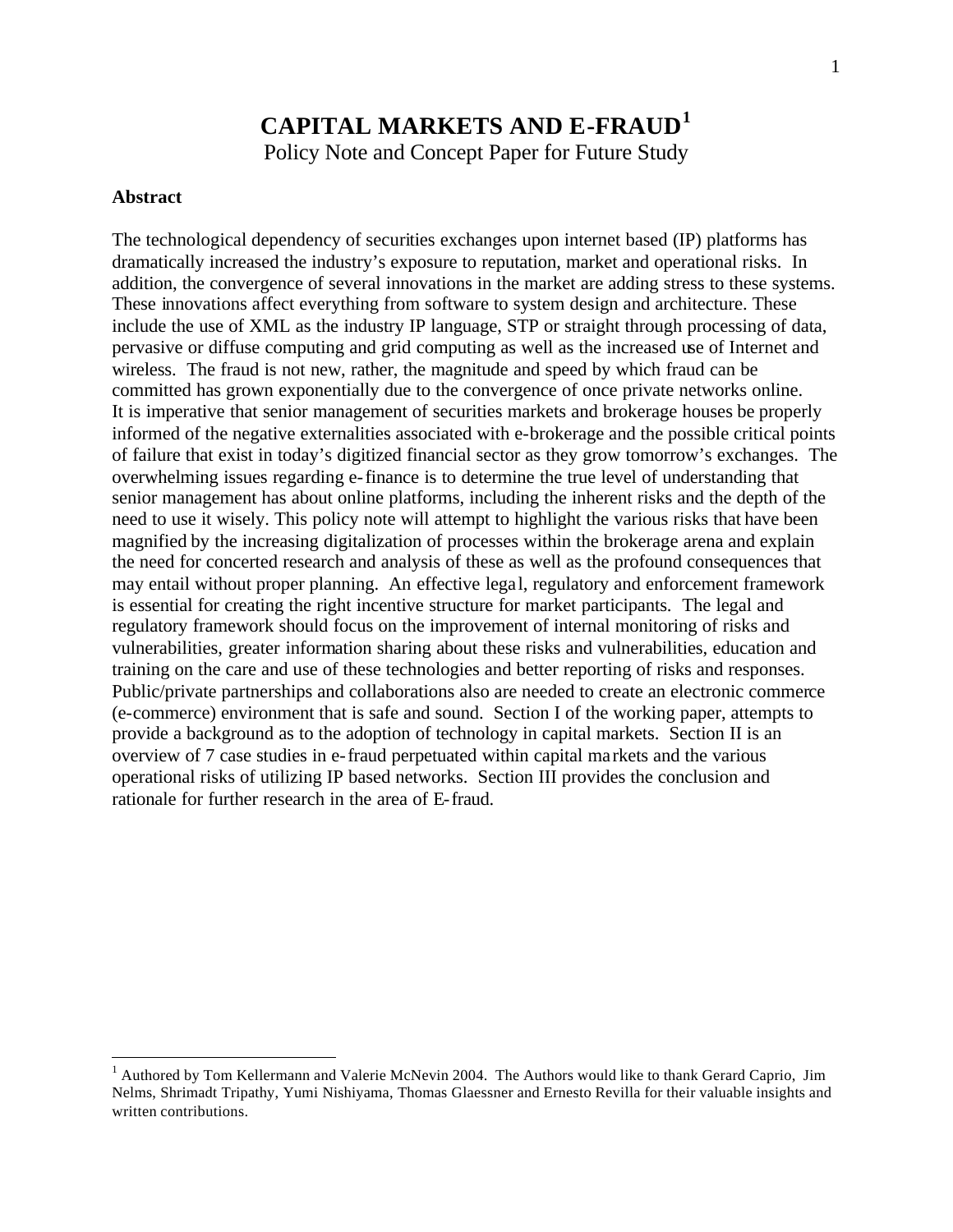#### **I. Introduction and Background**

On October  $14<sup>th</sup>$ , 2004 New York Federal Reserve President Timothy Geithner<sup>2</sup> stated:

"The increased risk of terrorist attacks and increased sophistication of cyber-attacks on electronic networks have added new dimensions to the traditional concerns of safety and soundness and operational resilience," he told a financial services conference in Atlanta. Geithner said the growing challenge of cyber-attacks will require a "major ongoing commitment of resources". "Beyond the direct financial losses from criminal activity, these threats pose a broader risk to confidence in the integrity of financial institutions, payments systems and, ultimately, the global payments network," he said.

All financial institutions are facing this critical operational risk. Geithner's statements echo the warnings made by law enforcement entities for the past 5 years. *Operation Uptick*<sup>3</sup> was the largest securities fraud under-cover operation to date. In a ten month investigation involving the US Attorney's office, the FBI and the SEC, it culminated in the arrest of over 200 people, the involvement of brokerage firms and a network of six organized crime families, brokerage firms, brokers and over \$50 million in illegal proceeds. Tracking a period of more than 5 years it exposed a criminal enterprise that was able to bribe brokers and pension officers, compromise every type of market and law enforcement professional, inflate stock prices, and sell shaky investments through a significantly corrupted brokerage system. Most disturbing, its prosecution showcased the changing business model and modus operandi for organized crime and foreshadows the havoc that organized crime can wreak undetected in the securities industry.

The technological shift to IP based technologies has had a direct impact in the financial industry, most obviously in the areas of e-banking and online securities trading. E-finance penetration is best observed in online securities trading and internet banking<sup>4</sup>

E-finance use is increasing around the globe, including that of emerging markets. Despite the intrinsic weakne sses in the financial, legal, regulatory and technological infrastructures of emerging countries, some such as Korea, Brazil, and India have been early adopters of e-finance, using the new delivery channels to expand access, provide opportunities and effectively circumvent some of the constraints of traditional modes.

In the world's securities markets<sup>5</sup> according to the World Bank's financial sector research, by 2005, online brokerage could rise to 80 percent in industrial countries (which was around 28% at

 $2^2$  Fed's Geithner warns of cyber-attack risk to banks. REUTERS. Thu Oct 14, 2004 02:52 PM ET. By Victoria Thieberger.

<sup>&</sup>lt;sup>3</sup> http://www.sec.gov/news/press/2000-81.txt

<sup>4</sup> Goldfinger, UNCTAD (2001)

 $<sup>5</sup>$  E-finance in securities markets include not only online brokerage but also electronic issuance and distribution of</sup> securities such as the Treasury Direct in the United States, where treasury securities are sold directly to the retail investors. Similar systems have been created in the Philippines, Brazil, Mexico etc. where e-distribution of securities is changing the landscape of primary markets for government securities. (Glaessner, Kantur, 2004)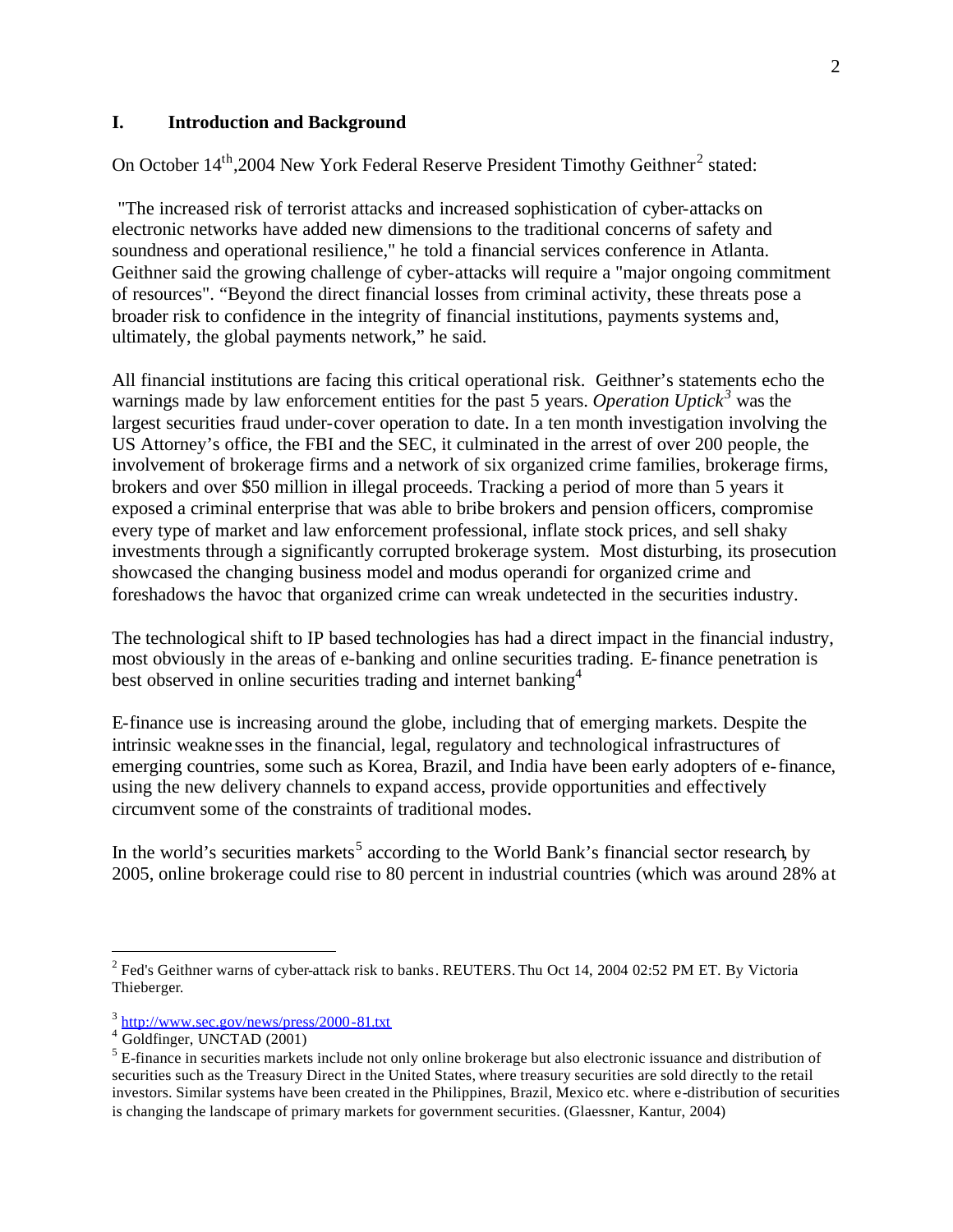the time of the research), and 40% in developing countries assuming that a better business and enabling environment is put in place<sup>6</sup>.

The trend observed in the capital markets of more industrialized countries, such as the United States, Western Europe and Singapore, is continued growth in the use of online trading. In emerging economies, South Korea represents the high end. Since e-brokering was launched in Korea in 1997, the proportion of its total trading value steadily climbed from 19 percent in 1999, to 43 percent in 2003. In Russia, approximately 40 percent of stocks traded on the Moscow Interbank Currency Exchange (MICEX) occurs via the Internet. On the low end, in Singapore and Taiwan, e-brokering accounts for approximately 10 percent of total trading volume. In Chile, market players estimate that 5-10 percent of securities trading occurs online. The table below depicts a snapshot of the growth of internet based trading in certain markets.

|                   | 1999 | 2003 |
|-------------------|------|------|
| <b>EU</b> Nations | 2 %  | 10 % |
| South Korea       | 19%  | 43%  |
| Singapore         | 5%   | 10%  |
| Hungary           | 6%   |      |
| India             | 11%  |      |
| <b>Brazil</b>     | 6%   |      |
| Mexico            | 3%   |      |

**Table I: Penetration of Online Trading**

 $\overline{a}$ 

E-Finance promises many benefits to users and adopters. First, e-finance lowers the costs of intermediation and increases competition in financ ial services. It also expands the reach and scope of access to financial services by formerly unreachable clients (Claessens et-all 2001)– This increased penetration of e-finance in developed as well as developing countries is are also erasing the boundaries between finance and technology, transactions and information processing, and finally financial service providers and technology providers. The distinction between "efinance" and "finance" will become obsolete, as financial delivery assumes the use of electronic means.

E-finance however exacts numerous costs that have not been appropriately examined. For example, the dependence of online backend operations has increased operational risk significantly. Although transactions appear to be completed in less time, the underlying complexity required to handle such transactions in an automated fashion has increased exponentially. As a result what we appear to achieve in terms of transactional efficiency on the one hand may be lost through transactional complexity on the other.

Over time, it is now clear that online fraud rates for e-commerce are much higher than for those transactions completed via more traditional modes<sup>7</sup>. The anonymity and speed perpetuated by the internet allows for greater rates of fraud. At present the most valid number to come forth

<sup>6</sup> Claessens, Glaessner & Klingebiel. 2001. *E-finance In Emerging Markets: Is Leapfrogging Possible?.* World Bank.

<sup>&</sup>lt;sup>7</sup> Glaessner, Kellermann & McNevin. October 2003. Electronic Safety and Soundness: Securing Finance in a New Age. World Bank.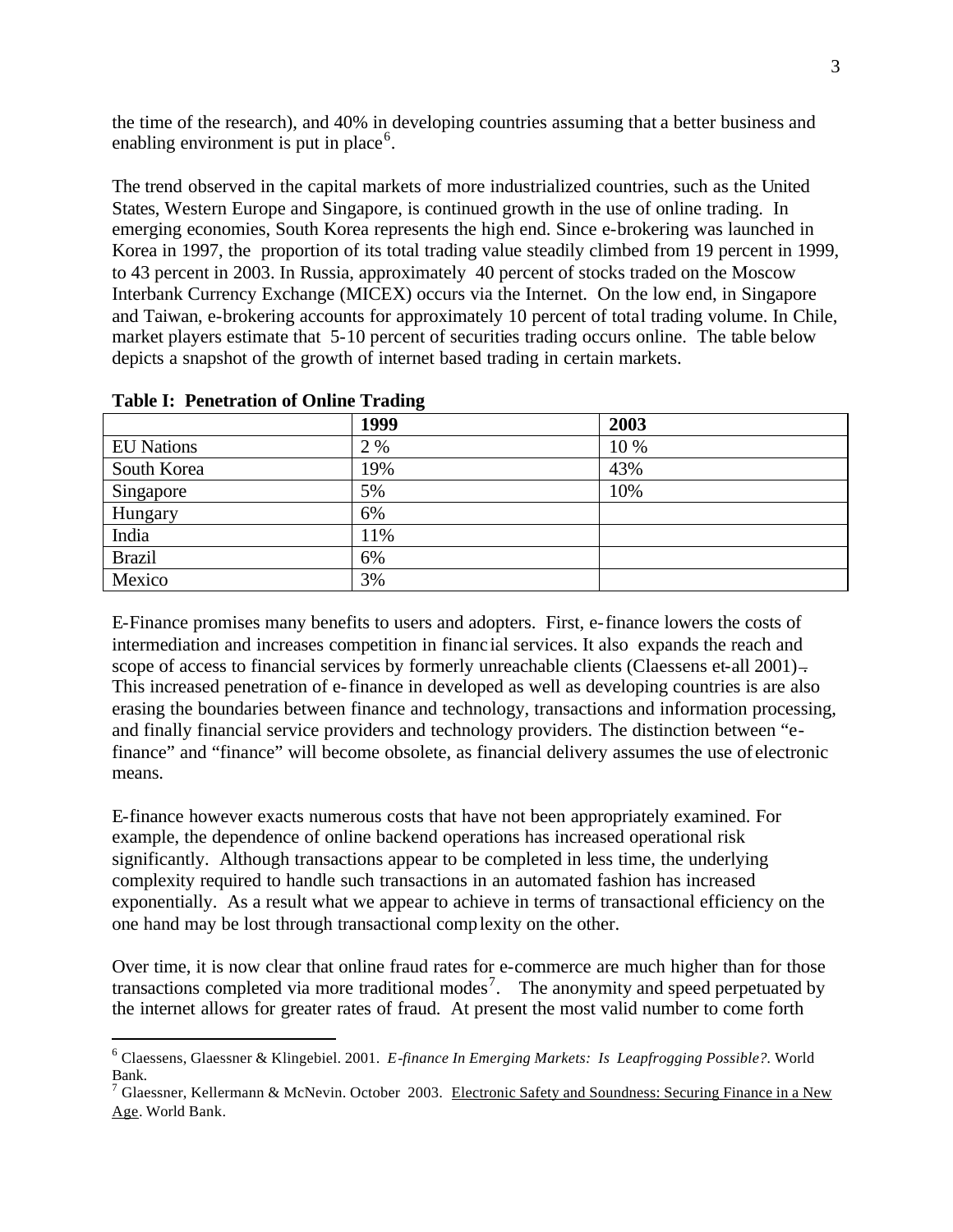from studies indicates that the online fraud rate is 83 times higher that offline. Further, it is also well established that the financial sector is a target of choice for online crime.<sup>8</sup> As a result of the dot com revolution, increased access to financial services cannot distinguish between rightful from illegal access.

A fundamental principle of criminology is that crime follows opportunity. Opportunities to perpetrate crime abound in today's computer reliant world. The financial services industry is now increasingly vulnerable to inappropriate manipulation and consumers are often defens eless with out appropriate warning whether or not they choose to transact financial activity online. The scope of this problem is multi-dimensional.

First, increased dependence on technology for the delivery of financial services and the processing and storage of financial information without an appropriate understanding of the network's security or business continuity needs inordinately exposes the financial system to e-security risks and threatens the long-term integrity of financial transactions and their underlying information.

Second, Internet and electronic payment systems enable providers of financial services to create complex financial products and services and to expand their reach to an unprecedented number of people from all around the world, at much lower costs than ever thought possible. This opens the door to create unregulated financial products or for unlicensed or illegitimate entities to offer financial services with the intent to defraud unsophisticated consumers.

#### **II. The Potential for E-fraud: 7 Case Studies**

 $\overline{a}$ 

This section describes certain risks to which capital markets are exposed in today's online environment. The following are examples of ways in which hackers have compromised systems for illegal purposes.

**1. E-brokerage Customer Compromise**—Hijacking an account is a preferred method of compromise. By hijacking an account, the perpetrator can change the amount of shares traded and/or the change the time of the trades. By breaking into a broker's account a hacker can insert a Trojan to steal user names and passwords. $9$  The hacker then uses this information to trade securities under a victim's name.

*In October of 2003, Van Dinh, a 19 year old Pennsylvania man, was convicted of using a Trojan horse to capture the password of an investor's online account.. Nineteen-year-old* 

 $8$  Ibid. Of the 142,000 reported electronic security incidents experienced in the United States last year over 50% were targeted against the financial sector. Recently the FBI has corroborated this statistic.

<sup>&</sup>lt;sup>9</sup>A Trojan horse program cloaks malicious code by appearing as an innocuous attachment. Trojans are designed to gain covert and unlawful access to a user's computer system. Once inside, they can rapidly reproduce and spread worldwide in a matter of minutes, performing damaging acts along the way including, but not limited to: stealing sensitive information, e-mailing information to remote hackers, and enabling remote access and control over a computer system. For additional information, please see Tom Kellermann and Yumi Nishiyama, "Blended Electronic Security Threats: Code Red, Klez, Slammer, and Bugbear" (June 2003) and "Digital Insider: Backdoor Trojans" (December 2003), World Bank.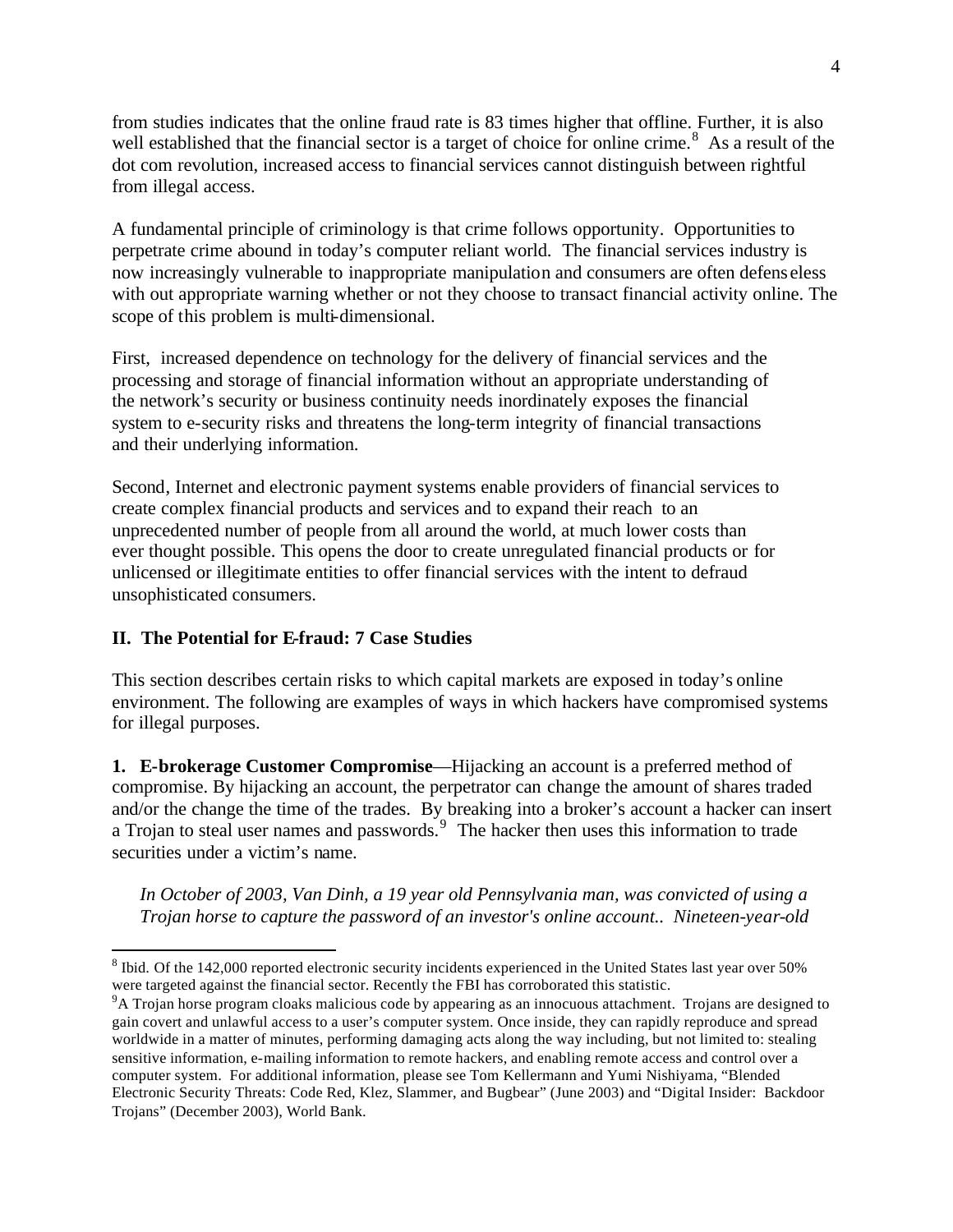*Van Dinh now faces civil securities-fraud charges for tapping into a TD Waterhouse account held by a 34-year-old Boston man. In the criminal case authorities proved that Van Dinh used the hostage account to buy put options on Cisco that effectively cut his losses on a losing position he carried in his own online account at Cybertrader.com. Securities and Exchange Commission officials also showed that Van Dinh used contacts made at an online stock-discussion forum to encourage people to download a certain software in which he had inserted a Trojan horse. Van Dinh tricked victims into downloading the program. Once inside it monitored keystrokes, reporting these back to him, thus allowing him to learn these passwords and codes and obtain unauthorized access to the accounts.* 

The victim has no coverage in the event of loss. Furthermore, though these online web sites offer a modicum of security through secure shopping software, there are vulnerabilities within the software itself that facilitate these criminal activities. The following case starkly illustrates the risks that online investors face in today's environment. It underscores the growing concern that trusted spaces such as discussion forums can be abused in such a way that erodes investor confidence, and exerts a new type of cost on investment.

**2. E-broker Compromise**—To brokers/traders time is always of the essence. Competitive positions today can be made or lost in seconds. Trading, in particular, is an activity where performance is dependent on being seamlessly connected to the "trading floor" at all times. With the growth in global wireless connectivity, many if not most traders and brokers utilize WIFI or GSM protocols to facilitate remote access. Although it provides real-time access to the trader it also provides a means whereby hackers can exploit weaknesses in wireless communication signals to obtain real-time critical intelligence information and/or manipulate trades—See Diagram A.

#### **Diagram A: Wirelessly Enabled Straight-Through Processing**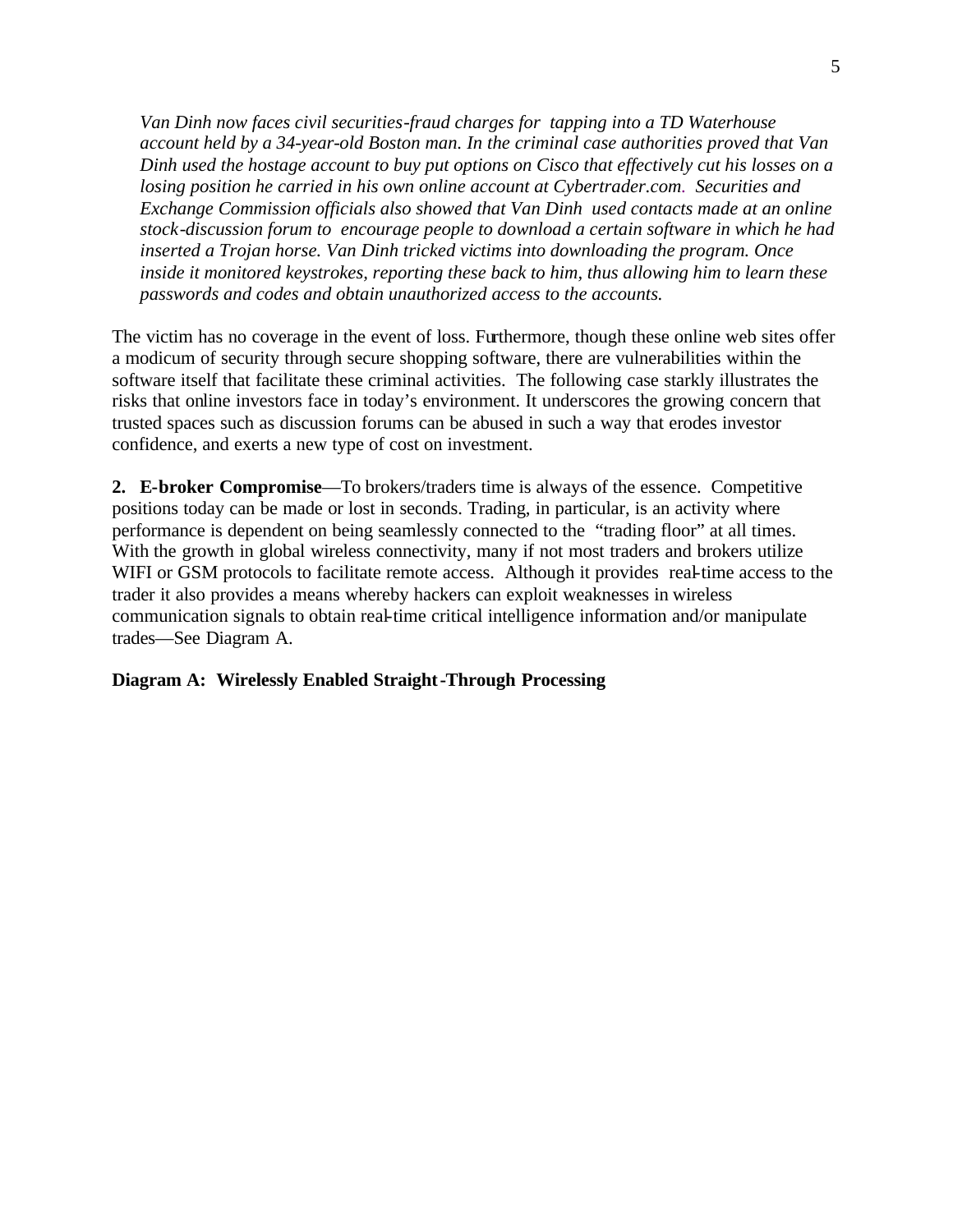

Source: Samuel Gaer, CIO, New York Mercantile Exchange, July 2004 Presentation.

As illustrated above, the New York Mercantile Exchange, is developing a Wireless Straight Through Processing System (refer to Appendix C). According to Mr. Gaer, CIO for the Exchange, such a system will: 1) Ensure order information is clear and accurate 2) Increase customer control 3) Guarantee the trade immediate entry into clearing 4) Guarantee instant order and status assignment information 5) Lower overall transaction costs due to fewer errors and paper supply and lastly, 6) Increase a trader's volume and performance. Although these six elements are characterized as benefits, deeper analysis reveals that such a system carries high administrative and security risks, which in turn requires investing in substantial human and technological resources at significant cost.

The expanding use of wireless and satellite systems for financial transactions represents a growing vulnerability. Such systems often run with little security, leaving the communications vehicle wide open to both techno-terrorist and criminal attacks. Technology creates the possibility for crimes of great magnitude and complexity to be committed very quickly. For example, assume that a brokerage house transfers data over a T1 fiber optic line. That line can transfer approximately 154KB/sec or 9.2MB/min. once all of the packet buffering, etc is in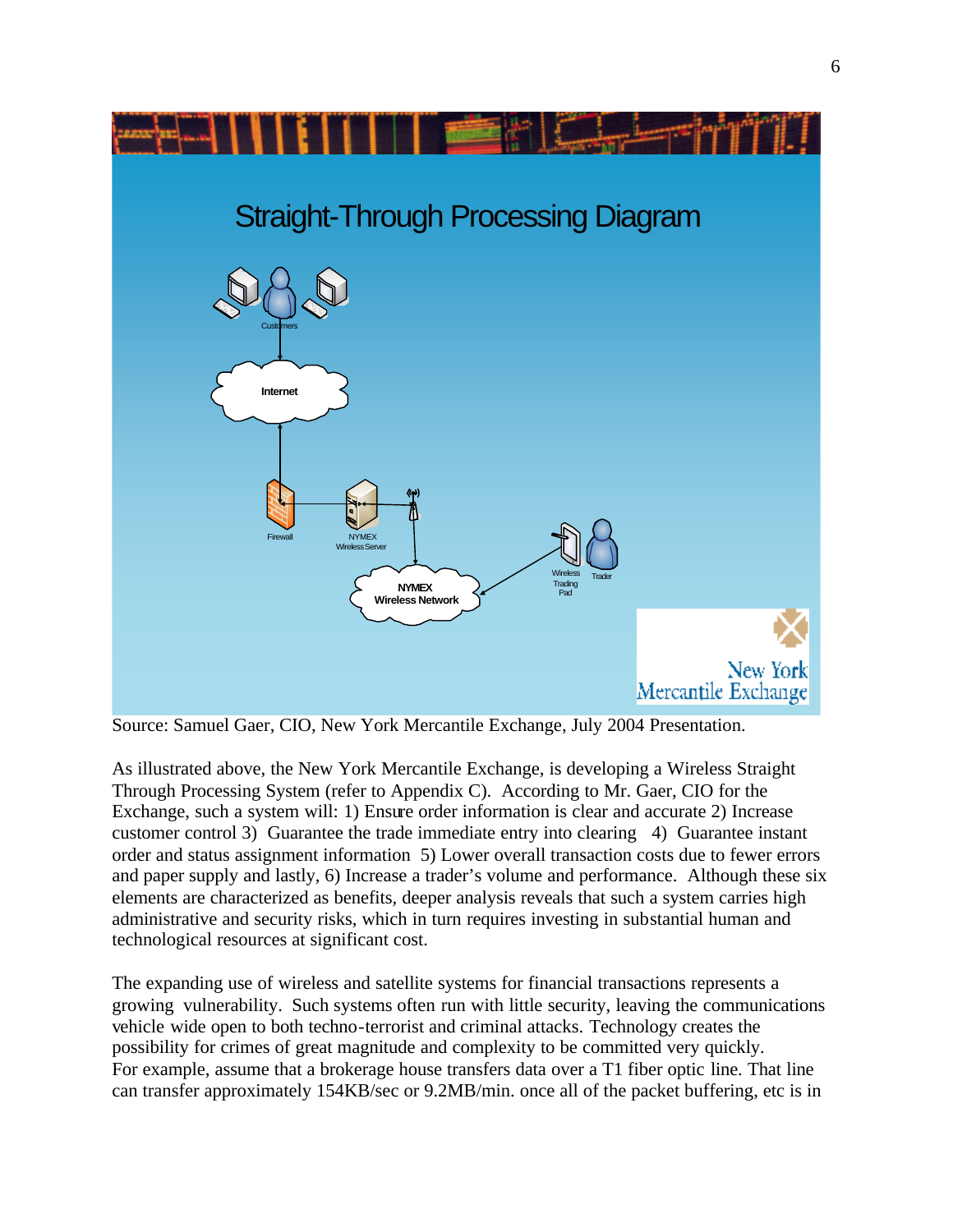place. Now two questions must be asked--how much time does it take to steal the information and how much is the stolen information worth? Assume there is a total denial of service for 9 minutes. The answer is that the brokerage entity would be out of business.

Moreover, the more distributed a network is, the more vulnerable it is to interception and unauthorized access. Take for example, the system in Diagram A. This system exhibits four inherent weaknesses in its architecture: 1) The wireless trading pad running the "Epit application" can be hijacked by a Trojan horse or spyware can be inserted into the communication while in transit from its point of origin to its destination. 2) The Wireless Server/Access point is an easy entry point. 3) The NYME WLAN is susceptible to rogue access points and devices unless frequent audits are conducted for such intruders and 4) The end customer is using the Internet to communicate desired trades into this "secure system" the Internet and those applications that are permitted to move through the firewall have been polluted. $10$ 

There are ways to mitigate most of these operational risks. Application security, active content filtering, security for pervasive or diffuse computing and grid computing will be critical as will real-time configuration management. The widespread adoption of wireless local area networks (WIFI) are but one example of the convergence of modern telecommunications and IT systems which become open to interception. The popularity of wireless systems (both satellite and terrestrial wireless) has continued to increase. This spread of the technology often coupled with the lack of implementation of certain safeguards for systems<sup>11</sup>, creates a serious risk, making wireless systems inherently vulnerable to being breached. Although *Straight Through Processing* (STP) coupled with XML and  $T + O$  appears to provide optimal efficiency, if fraud is committed there is no recourse in the settlement window. Unwinding is impossible in the traditional sense in a  $T + O$  environment. Today's settlement paradigm and its safeguards should be reviewed as the goal to operate in a  $T + 0$  environment redistributes the risk of disputes about settlement to after the fact rather than trying to resolve such prior to settlement. By redistributing risk, the very nature of the contract changes and this in turn should impact cost and price calculations.

The issues posed by these innovations are not just the result of architecture and configuration but also result from how today's market defines efficiency and effectiveness. Inherently the securities market is different than banking. In banking, safety and soundness are primary, but securities is about assuring that investors are aware of and understands the investment risk. Now the question is whether the investor is adequately educated about the operational risk of the vehicle used to place the trade not just the market risk of the underlying security being traded. Arguably in the securities market if an investor knowingly chooses to use a riskier means of trading that's acceptable, the question then is whether the broker or trader has adequately advised

<sup>&</sup>lt;sup>10</sup> Although applications are being developed according to common criteria e.g. www.wapforum.org . Many security gaps exist in both the procedural areas and technical areas if implementation per secure wireless networking.

<sup>&</sup>lt;sup>11</sup> For best practice per securing WLANs, GSM, GPRS and GPS please refer to the Technology Risk Checklist. World Bank. October 2004.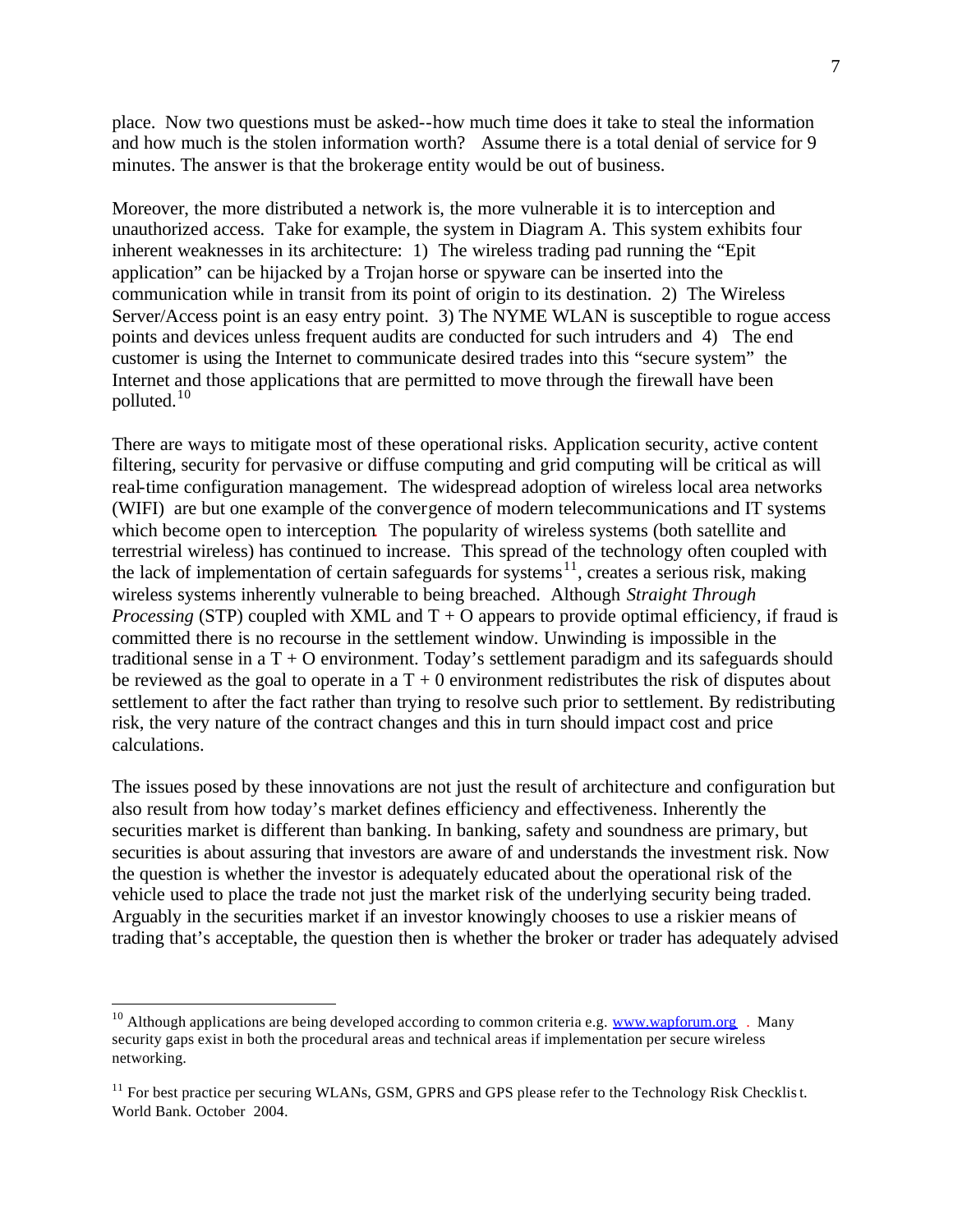the investor of this risk or should they be permitted to use riskier means to trade without their client's knowledge and if so who bears the burden of any loss that may result.

**3. Distributed Denial Of Service (DDOS) attack**<sup>12</sup>—DDOS attacks could take several forms. First a hacker may attempt to flood (overwhelm the network with vast amounts of data) a brokerage company's network just before the close of market, to prevent it from placing fresh quotes before the end of the day. This could result in penalties and subsequent "reputational risk". In a delivery vs. payment scenario the stock is not transferred to the buyer until payment is received. If payment orders are kept from being delivered then the stock will not transfer. In an Straight Through Processing (STP),  $TP, T + 0$  environment this scenario carries significantly more risk. This scenario is particularly plausible in the New York Stock Exchange's new wireless trading model. Although the Exchange uses fiber optics as its primary transfer channel, it has installed a WLAN (wireless local asynchronous network) to serve as the redundant backup for those lines in the event of another terrorist strike. Unfortunately using the WLAN poses a significant vulnerability to the integrity of the stored market data. Or the hacker may cause the system to fail to respond to a time-based transaction(s) or a trade(s). For example, a system overload/failure, could delay the response time and cause a Call Option to be placed after its expiry date. Who is liable for a failed trade in that situation?

**4. Market Data Sabotage**—Market participants are heavily reliant upon the market data they receive from entities like Bloomberg's and/or Reuters as well as online chat rooms and discussion forums. Hackers have the potential to corrupt the data or insert erroneous data once it leaves the perimeters of financial information disseminators and aggregators such as Bloomberg's and Reuters. The integrity of the data can thus be called into question because it can be digitally manipulated. Since trading positions often are directly related to the interpretation of such data such error could result in loss of investor confidence or even panic once discovered. As importantly, chat rooms and discussion forums are fertile areas for manipulators to deposit disinformation. Because this can be done anonymously, quickly and with little if any opportunity to investigate in a timely manner there is little chance that such an event would ever be prosecuted.

**5. Currency Trading Scenario**—Currency trading is volatile and is more often than not dependent on fractions of seconds in trading positions. Suppose that the Euro drops in value relative to US dollars effective at 12:00:00 EST on a particular day. The holder of Euros is likely to wish that they had sold Euros before its drop in value. Suppose that the server time tagging the buy/sell orders is being controlled by the reception of GPS positioning and timing signals. A GPS electronic spoofing attack could be launched against the GPS time controlled transaction server. In order to "back-date" the sell order to show that it occurred before the Euros decline, the attacker alters the GPS timing (for example, 11:59:50 EST) thereby causing the system to order the sale and time stamp at a time prior to the decline in the Euros va lue. The

 $12$  A type of electronic attack in which malicious code is used to execute any type of system overflow or jam, thereby causing the server to shut down and deny service to its users.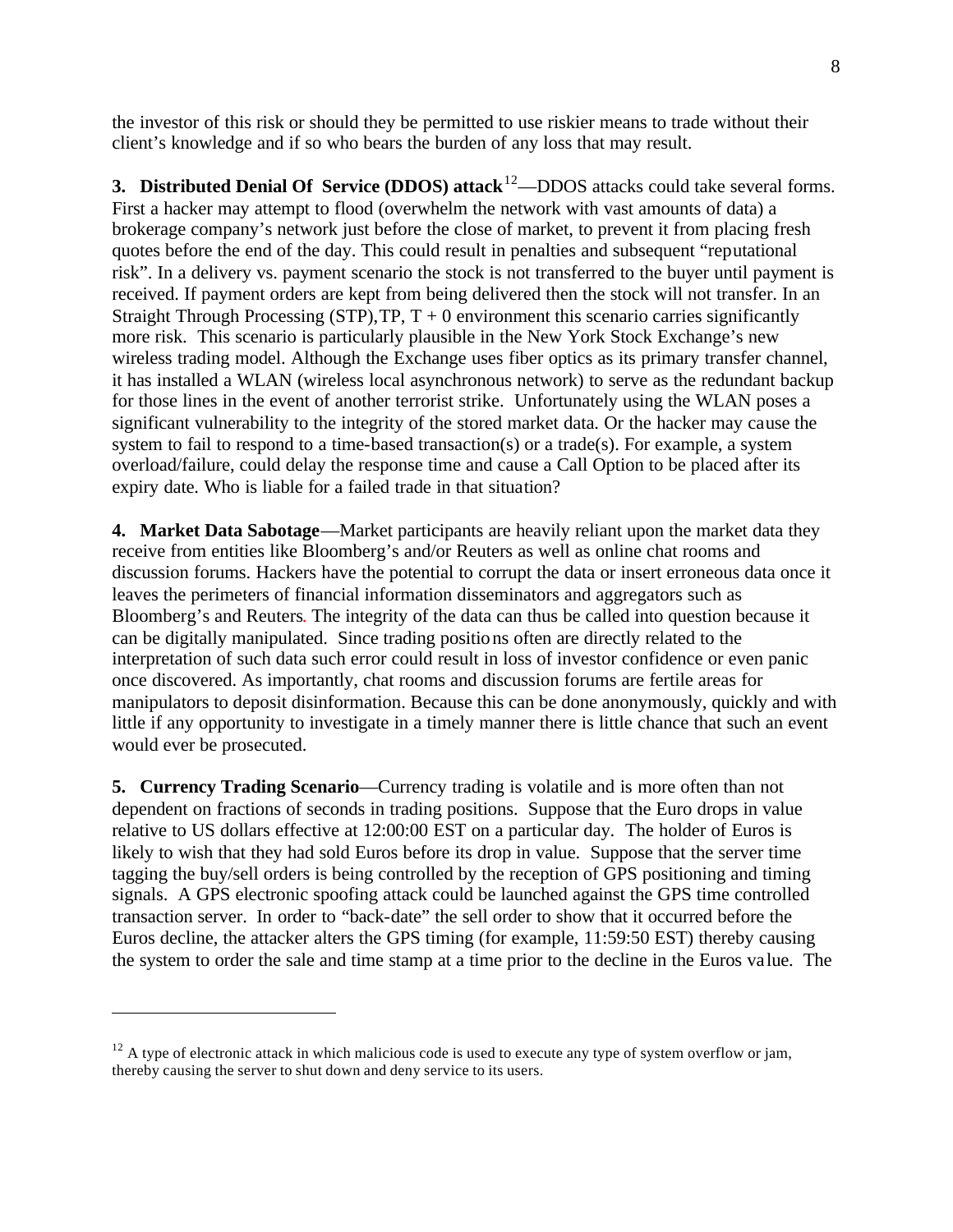electronic attacker then turns off the GPS spoofing signal and the GPS timing system once again receives the real GPS signal and returns to the correct time in the server.<sup>13</sup>

**6. Insider Trading/dealing**---Insider trading occurs when a broker or trader takes a position with respect to securities based on certain information obtained before it is made public. The Internet facilitates "insider trading" in numerous ways. E-mail and instant messaging programs on a trader/brokers computers can be compromised fairly easily. Trojans <sup>14</sup> and worms can be used to siphon material data from an insider's computer and transmitted to an outside party. For example Backdoor. Tkbot, by definition an IRC<sup>15</sup> Trojan has the capability to perform nefarious activities such as to "gather user/system information", upload a file to the victim's system, or download a file from the victim's system. The use of wireless devices by traders increases the potential for market manipulation due to the use of unsecured WLANs, GPRS, GSM and  $CDMA<sup>16</sup>$ . Criminals from outside the "secure enclave" of the trading floor can attack these devices and compromise them thus hijacking the markets for illicit gain. The relative physical security provided by the modern trading floor is bypassed by the wireless transmission of financial data throughout the facility and beyond.

**7. Centralized Depository Attack**-- Centralized depository, clearing and settlement services for equity and debt markets have been established in many countries over the past 5 years. The typical CDS provides its services with an online computer system with participants having direct online access to the system. Transfer of settlement funds occurs through the central bank the same-day funds. Here is an example of regulation and technology design in supervised arenas not keeping pace with best practice. Since 9-11, a distributed network with significant redundancies is considered best practice. However the debate continues. Pushing forward with a consolidated platform given the significant concerns is not wise and the pros and cons should be looked at dispassionately and with great care. If a consolidated platform is used since this is the delta of the settlement and clearance functions these facilities must maintain maximum security. The issues here are design and function, as well as centralizing high value assets. These are complicated issues. So how does one design a central depository system that is connected to the Internet or open network with sufficient back up, resilience, robustness and safeguards to mitigate the potential of compromising a critical point of failure. Staged cyber-attacks are now feasible in most countries due to the reality that CDS' are built within the Internet Protocol (IP) environment. The potential for reputational, operational and even systemic risks associated with poor non-layered security arrangements<sup>17</sup> upon these institutions is high.

Over the past few years cyber attacks have grown in complexity, sophistication and now represent powerful forms of targeted customized economic weapons that can destroy critical databases and render serious financial harm in an incredibly short amount of time. As countries work to create stock exchanges and central depositories, it is imperative to chronicle the lessons

<sup>&</sup>lt;sup>13</sup> Although this is possible the effects of doing so are not yet known.

 $14$  A malicious program such as a virus or a worm, hidden in an innocent-looking piece of software, usually for the purpose of unauthorized collection, alteration, or destruction of information.

<sup>&</sup>lt;sup>15</sup> IRC a.k.a. Internet Relay Chat

<sup>16</sup> For additional information, please see Tom Kellermann, *Mobile Risk Management*, World Bank March 2002.

<sup>&</sup>lt;sup>17</sup> The World Bank's **Technology Risk Checklist v. 8.2** attempts to highlight the 12 layers of proper network security in detail.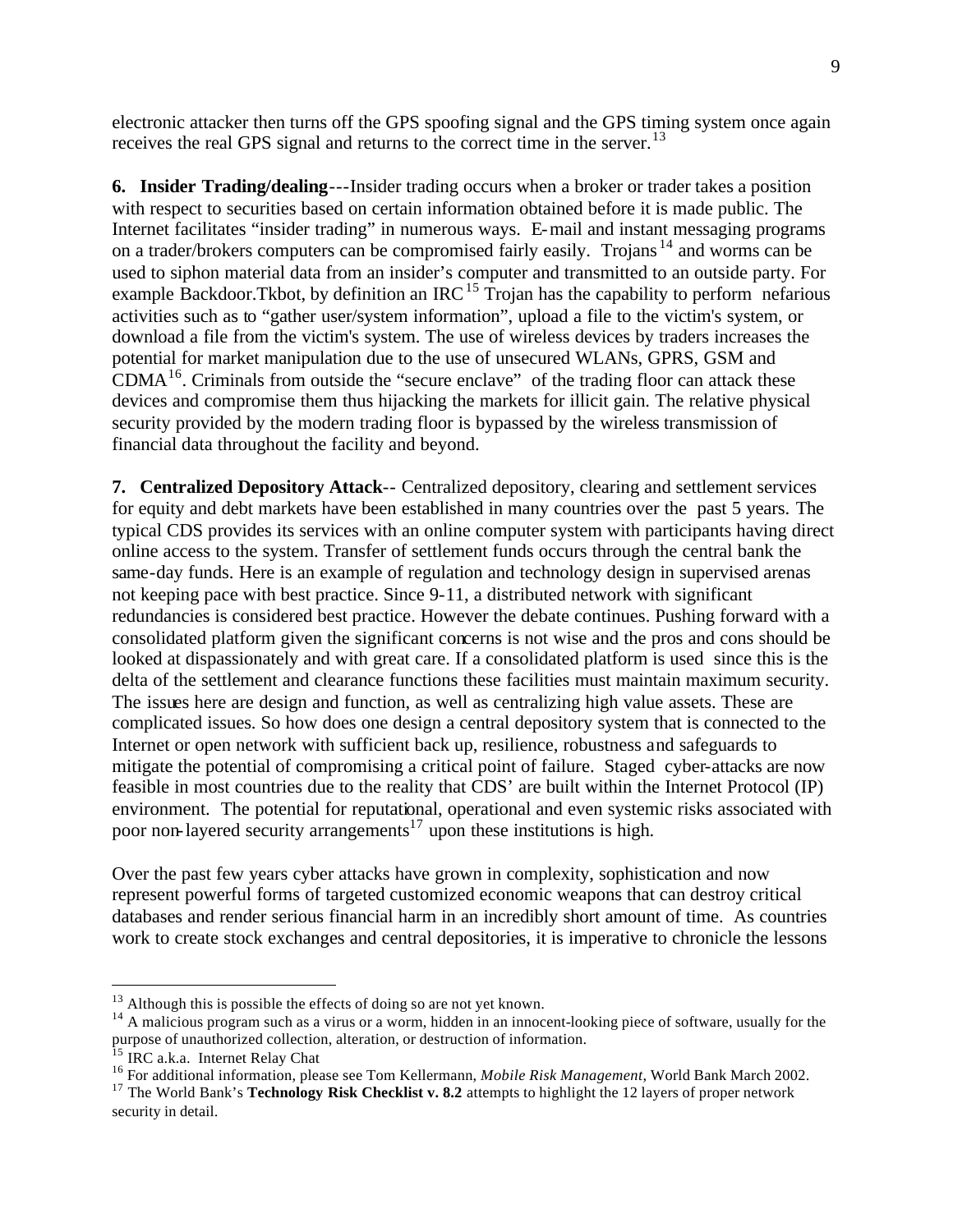learned so that these can be passed on and incorporated into new designs for the IT systems as well as the supporting legal, regulatory and policy infrastructure.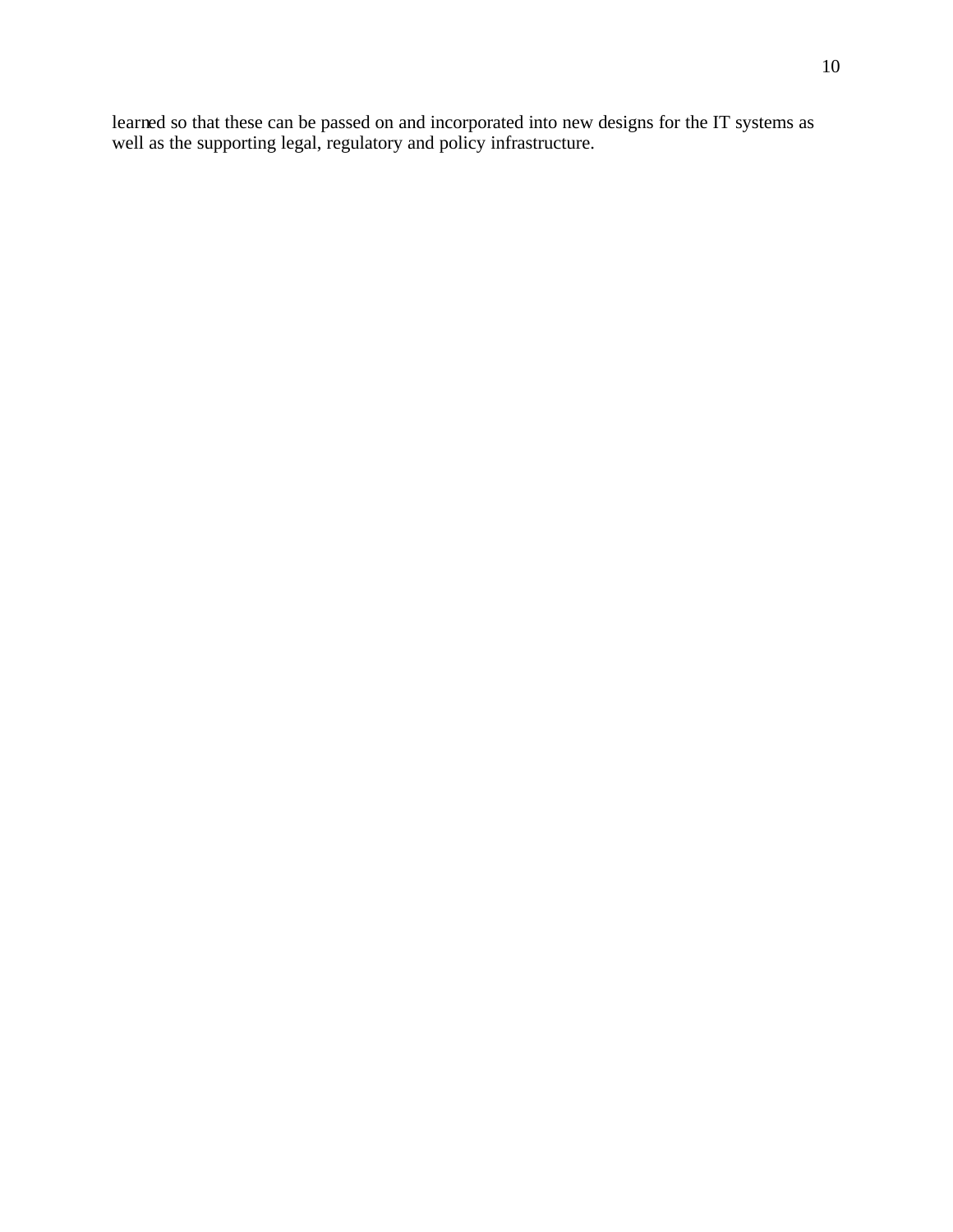| <b>Date</b>     | <b>Location</b>      | <b>Fraudster</b> | <b>M.O.</b>                                          |
|-----------------|----------------------|------------------|------------------------------------------------------|
| <b>Jan 2004</b> | The Securities       | Investigation    | Hackers created a website for the                    |
|                 | Investor             | Ongoing          | fictitious International Brokerage                   |
|                 | Protection Corp.     |                  | Association, copying the SIPC's web                  |
|                 | (SIPC)               |                  | content to confuse investors into thinking           |
|                 |                      |                  | the fraudulent website was legit. <sup>18</sup>      |
| Oct 2003        | Stock market         | Van Dinh         | Dinh used keystroke loggers to steal U.S.            |
|                 |                      |                  | brokerage firm customer accounts, and                |
|                 |                      |                  | then used a victim's account identity as a           |
|                 |                      |                  | means to unload Dinh's falling stocks. <sup>19</sup> |
| Feb 26,         | Bloomberg L.P.       | Oleg Zezev       | Zezev acquired access to customer                    |
| 2003            |                      |                  | financial data and attempted to extort               |
|                 |                      |                  | \$200,000. <sup>20</sup>                             |
| 2002            | <b>H&amp;R Block</b> | Ivy Johnson,     | The former H&R Block manager has been                |
|                 |                      | former H&R Block | charged with mail and credit card fraud,             |
|                 |                      | manager          | for the identity theft of at least 27                |
|                 |                      |                  | customers. $^{21}$                                   |
| Aug 2002        | <b>Kore a-Daewoo</b> | Investigation    | Hackers penetrated a bank's security                 |
|                 | Securities           | Ongoing          | system and illegally sold 5 million shares           |
|                 |                      |                  | of Delta Information and                             |
|                 |                      |                  | Communications stock worth                           |
|                 |                      |                  | approximately \$21.7 million. <sup>22</sup>          |
| Mar 4,          | <b>UBS</b>           | Roger Duronio,   | Duronio detonated a "logic bomb"                     |
| 2002            | PaineWebber          | former UBS       | program that caused more than \$3 million            |
|                 |                      | computer systems | in damage to the brokerage's computer                |
|                 |                      | administrator    | network.                                             |
| Feb 7,          | U.S. Treasury        | Louis Lebaga     | \$158 million—Lebaga was apprehended                 |
| 2002            | Direct               |                  | only after attempting to steal \$1.3 billion         |
|                 |                      |                  | more five days later. <sup>24</sup>                  |
| Nov 12,         | $India-S.S.$         | Hemant Sheth,    | Sheth and Pabari gained access to the                |
| 2001            | Kantilal Ishwarlal   | former SSKI      | Bombay Online Trading System (BOLT)                  |
|                 | (SSKI) Securities    | sharebroker, and | with Sheth's trader ID and password                  |
|                 | Pvt. Ltd., share     | accomplice       | issued by SSKI. The two then                         |
|                 | broker in India      | Bhavesh Pabari,  | manipulated stock prices by utilizing their          |

#### **Table II: Select Case Studies of Hacking Attacks**

 $18$  Associated Press, "Federal Web site copied in apparent fraud," accessed on 17 June 2004 at http://www.siliconvalley.com/mld/siliconvalley/news/editorial/7828271.htm

<sup>&</sup>lt;sup>19</sup> BBC News, "US Hacker Accused of Massive Fraud", accessed on 10 Oct 2003 at http://news.bbc.co.uk/1/hi/business/3180358.stm.

 $^{20}$  U.S. Dept. of Justice, "Kazakhstan Hacker Sentenced to Four Years Prison for Breaking into Bloomberg Systems and Attempting Extortion," accessed on 21 June 2004 at http://www.usdoj.gov/criminal/cybercrime/zezevSent.htm <sup>21</sup> The New York Times http://nytimes.com/2003/01/03/nyregion/03THEF.html

<sup>&</sup>lt;sup>22</sup> BBC News, "South Korea probes online dealing fraud," 8/26/2002, accessed at:

<sup>&</sup>lt;http://news.bbc.co.uk/2/hi/business/2217584.stm>.

<sup>&</sup>lt;sup>23</sup> CBS News, "Logic Bomb' Dropped On Brokerage," accessed on 21 June 2004 at http://www.cbsnews.com/stories/2002/12/18/tech/main533450.shtml.

 $^{24}$  The National Infrastructure Protection Center reported that the worm was distributed from unknown sources and is said to have disrupted and infiltrated networks worldwide. www.zdnet.com.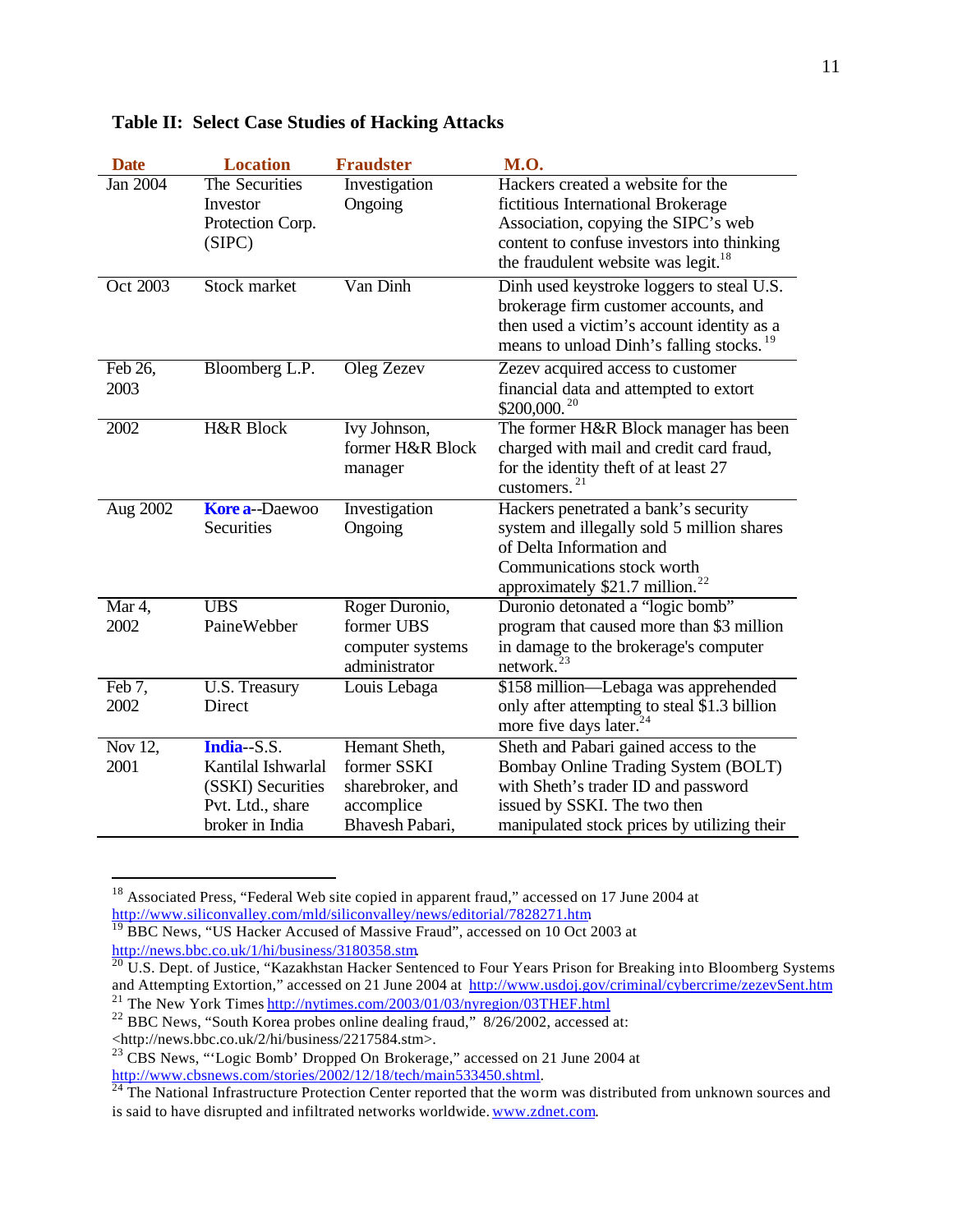|                 |                                               | M.D. Doshi              | respective access to BOLT and the M.D.                                                                                                                                                                                                                              |
|-----------------|-----------------------------------------------|-------------------------|---------------------------------------------------------------------------------------------------------------------------------------------------------------------------------------------------------------------------------------------------------------------|
|                 |                                               | Securities              | Doshi Securities system. <sup>25</sup>                                                                                                                                                                                                                              |
|                 |                                               | employee                |                                                                                                                                                                                                                                                                     |
| July 1,<br>2001 | Two unidentified<br>online brokerage<br>firms | Chang Shian-tang        | NT\$10 million—Chang Shian-tang used<br>decoding software to steal the passwords<br>and personal information of more than<br>2,000 customers; apprehended after the<br>brokerage companies complained of<br>unusually high incidences of short-<br>selling. $^{26}$ |
| Mar 15,         | <b>Internet Trading</b>                       | <b>Abelkader Smires</b> | Denial-of-service attacks that caused                                                                                                                                                                                                                               |
| 2000            | Technologies                                  |                         | major disruption of trading on the<br>NASDAO. <sup>27</sup>                                                                                                                                                                                                         |
| 1999            | ETrade Group                                  | Jerome                  | Denial-of-service attacks that caused                                                                                                                                                                                                                               |
|                 | (plus eBay and                                | Heckenkamp              | more than $$900,000$ in damage. <sup>28</sup>                                                                                                                                                                                                                       |
|                 | Lycos among                                   |                         |                                                                                                                                                                                                                                                                     |
|                 | others)                                       |                         |                                                                                                                                                                                                                                                                     |
| Nov. 14,        | Shanghai                                      | Zhao Zhe                | Changed 5 transaction records, causing                                                                                                                                                                                                                              |
| 1999            | Securities                                    |                         | turnover of 2 stocks to rise drastically and                                                                                                                                                                                                                        |
|                 | Department                                    |                         | resulting in direct loss of \$355,000. <sup>29</sup>                                                                                                                                                                                                                |

#### *Online Frauds*

 $\overline{a}$ 

#### **1. Investment Scams**

In the US and South Korea, where the penetration of e-finance in the capital markets have been the most wide-spread, seven out of the "top ten securities frauds" involve online investment scams.

*Investment Scams* are investment schemes created by illegitimate intermediaries to collect funds from inexperienced and small investors with false promises of extremely high returns in a very short time with little or no risk. Through the use of electronic means such as the Internet for securities transactions or dissemination of information, these individuals enjoy the advantages of anonymity and increased outreach to large groups of unsophisticated investors at minimal costs.<sup>30</sup>

*Promissory notes scams or prime bank notes* are investor scams that involve schemes where investors are told that they have access to "secret" trading programs that only a few privileged

<sup>&</sup>lt;sup>25</sup> The Cyber Crime Investigation Cell of the Criminal Investigation Department in Mumbai (Bombay), India reported this first instance of online security fraud investigated by the cell.

http://www.cybercellmumbai.com/Cyber%20Crime%20News/crimenews.htm.

<sup>&</sup>lt;sup>26</sup> The Taipaei Times, "Hacker Arrested for Online Trading Scam," accessed on 17 June 2004 at http://www.taipeitimes.com/News/archives/2001/07/03/0000092498.

National Infrastructure Protection Center Major Investigations Web site: www.nipc.gov.

<sup>&</sup>lt;sup>28</sup> USA Today, "Los Alamos employee may have history of hacking," accessed on 17 June 2004 at http://www.usatoday.com/tech/news/2001-01-26-los-alamos-hacker.htm.

<sup>&</sup>lt;sup>29</sup> Nando Times, "China Jails Hacker for 3 Years," accessed on 21 June 2004 at http://www.landfield.com/isn/mailarchive/1999/Nov/0029.html

<sup>&</sup>lt;sup>30</sup> See http://www.sec.gov/investor/pubs/cyberfraud.htm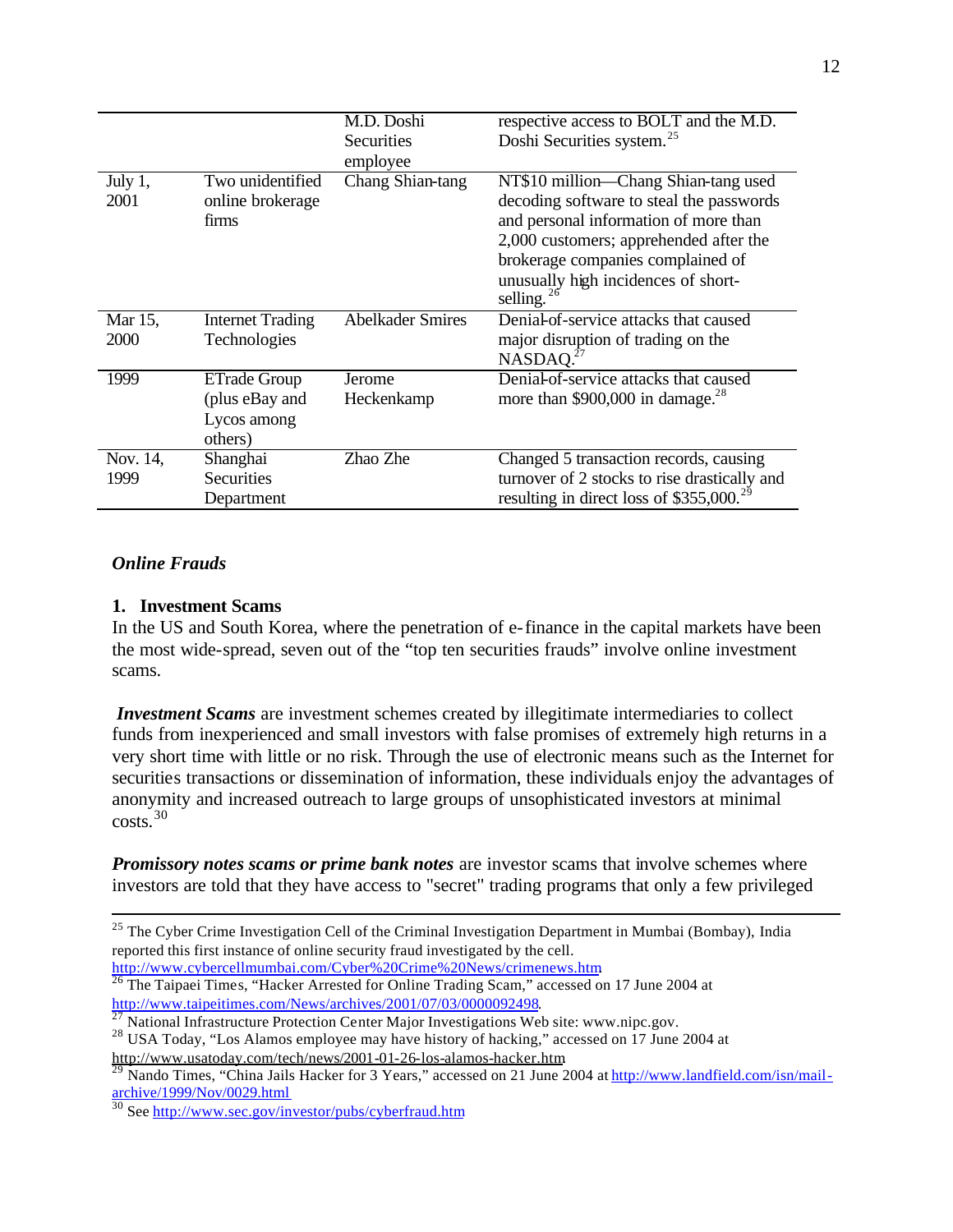people will be invited to take part in. The scheme promises access to the trading of certain bank securities such as bank guarantees, notes, stocks, or debentures at a discount price and sell them at a premium. Investors are then asked to sign "non-disclosure " agreements which prevent them from talking about the deal with anyone, including a lawyer or financial advisor. Investors are asked to ensure their funds are "good, clean and clear of criminal origin". The notes usually claim to be guaranteed by a well-known bank. In some variations of this scam, the investor is instructed to send money to a foreign bank, for example in the Bahamas, the Cayman Islands, or the Isle of Man. Later, the money is transferred to an offshore account controlled by the con artist.

#### **2. Online Investment newsletters and e-mail spams**

While the Internet, when properly used can be an effective tool for legitimate research providers in giving investment advice and disseminating unbiased information about the market, it also provides a venue for securities "touting" or market manipulations. Hundreds of online investment newsletters are published on scores of internet sites. The most common fraudulent activity using online newsletters is where an investor manipulates a stock's price upward by widely disseminating false news about the stock or the issuing company and then trading the stock to profit from the manipulated price. The same effect can be obtained by using e-mail or IM (instant messaging), where the manipulator sends a mass e-mail with "investment tips", which then causes an investor to buy thus artificially inflating the price of the stock. This is also referred to as called "pumping and dumping of stocks".

An economical means of choice for pumping and dumping stocks on a mass scale is spam. In the UK, according to spam-detection specialist ClearSwift, the number of spammed stock tips has risen more than 300 percent between December and March of 2004, which translates into thousands of bogus investment tips on a variety of obscure firms listed on exchanges around the world reaching a significant audience of small investors through e-mail. A spammed e-mail usually consists of millions of potential recipients.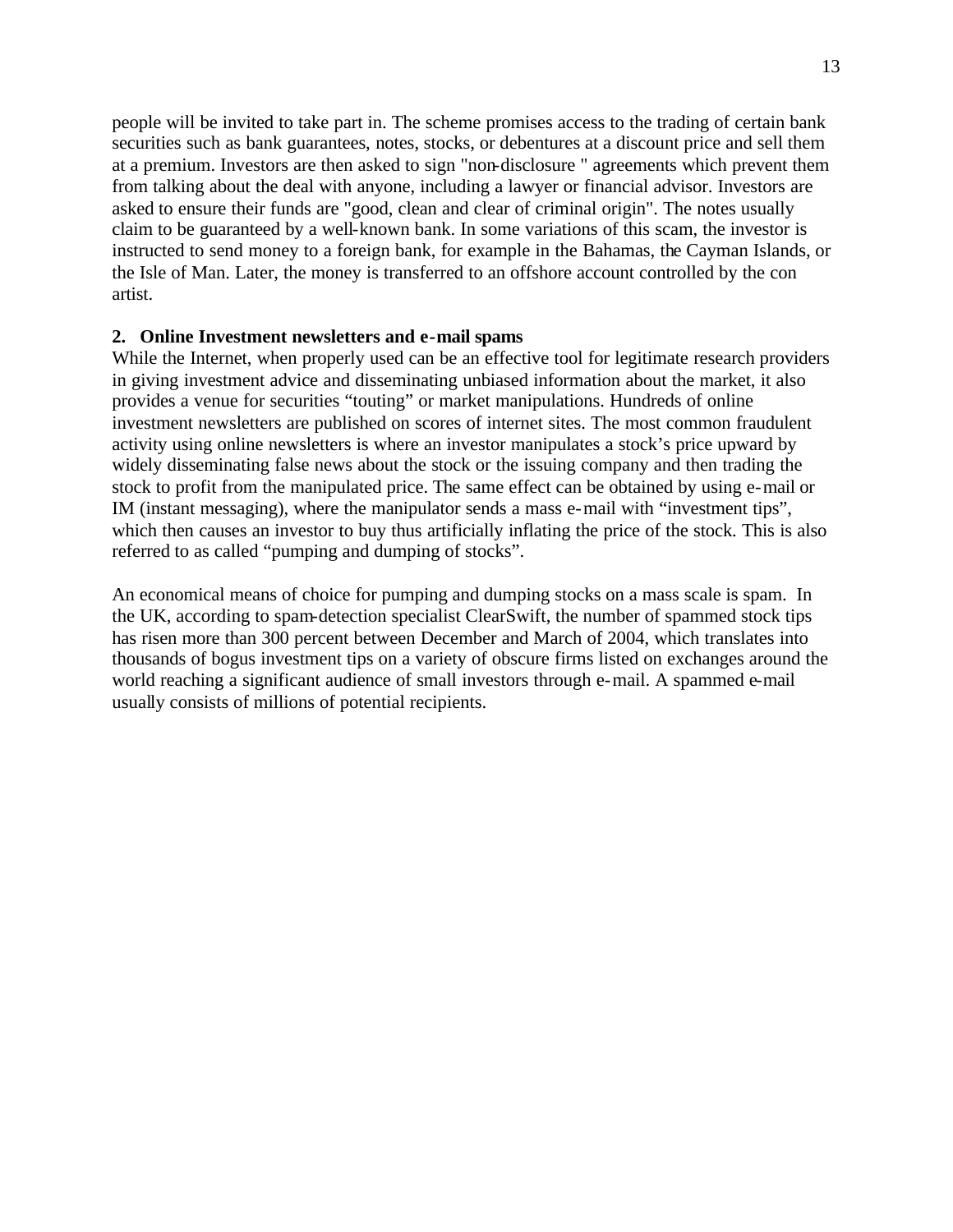# **3. Fraud through Social Engineering<sup>31</sup>**

 $\overline{a}$ 

Impersonation of a credible entity on bulletin boards or a discussion forum can lead to leakage of vital information. It could also be the source for unwarranted malicious knowledge which can negatively affect the trader's decision making process. Decisions by traders can now be affected by manipulated through the impersonation a.k.a. spoofing<sup>32</sup> of legitimate sources of information i.e. websites and email address**.** 

 $31$  In her book, "Information Warfare and Security", Dorothy Denning defines 'social engineering' as:

<sup>&</sup>quot;…operations that trick others into doing something they would not do if they knew the truth, for example, giving out a secret password or sensitive corporate information. Any medium that provides one-to-one communications between people can be exploited. All that it takes is to be a good liar." (pgs. 111-112).

<sup>&</sup>lt;sup>32</sup> **Brand spoofing--**Hackers will fake or spoof websites of legitimate and existing organizations, in order to deceive the customer into thinking they are interacting with the legitimate company. Customers submit sensitive information such as user identification numbers, passwords, credit card numbers, bank account information, and other forms of financial data. Customers do so, unknowing that this information is going into illicit hands. This type of social engineering can involve a digital communication (e.g., e-mail) that contains a link to a website. Once the customer clicks on the link, (s)he is redirected to a fraudulent website. When a customer is lured to the website, their information and/or money is stolen from them through digital means. **Industry spoofing--**Fake or spoofed organizations or industries that purportedly exist to mitigate risks, such as escrows and other third party mediators, that customers are socialized into trusting.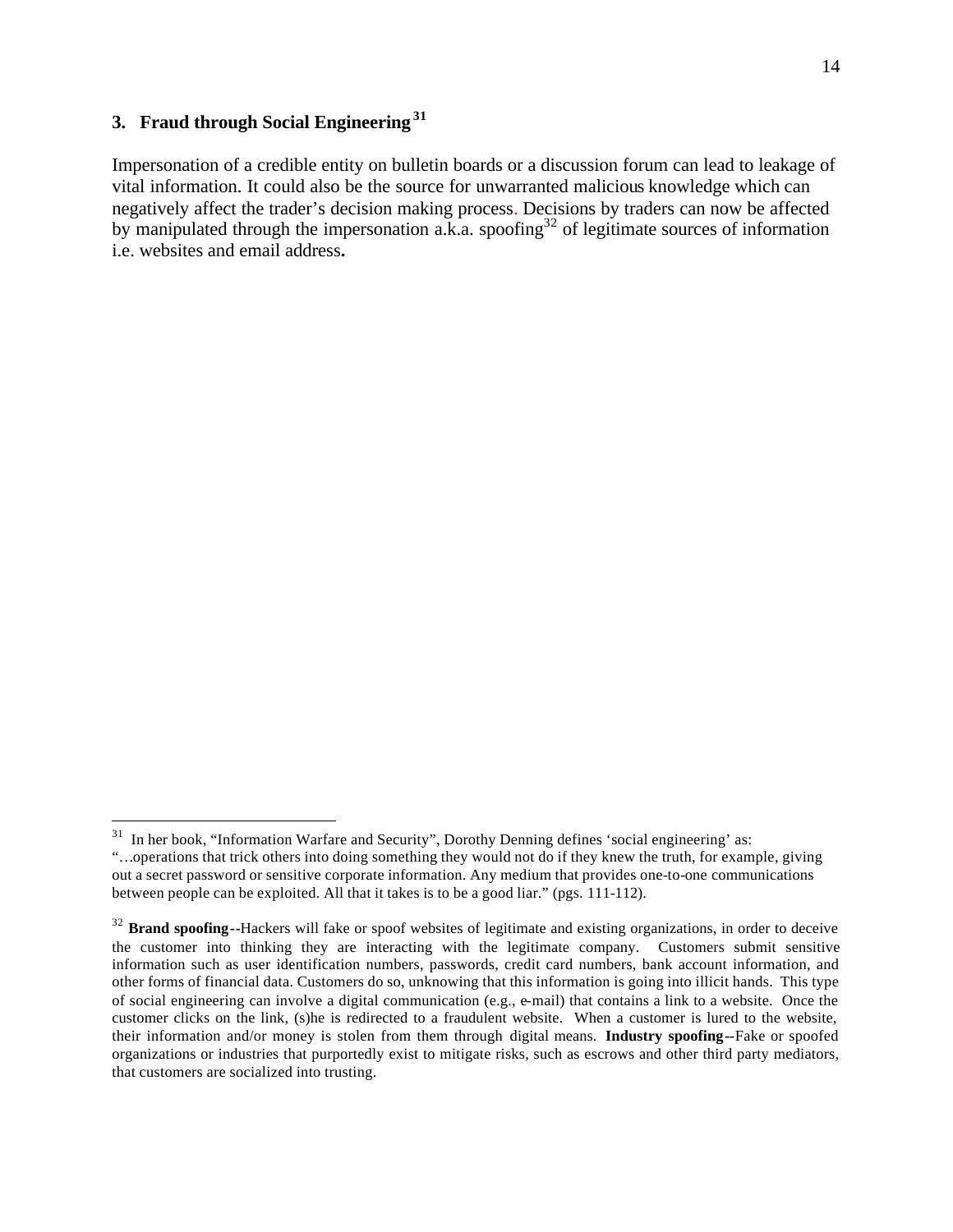#### **III. Conclusions and Predictions for Further Research**

The convergence of certain innovations in the securities market over the past decade is fostering a fertile environment for fraud, increasing operational risk and are amplifying the potential for systemic failure. By utilizing E-platforms, brokers can reduce costs and barriers to market participants but increase the probability of investor fraud. "Buyer beware" takes on significantly new meaning in the online, 24 x 7 environment. E-brokering coupled with the use of unsecured wireless devices by traders and those in the pit are indicative of the new kinds of operational risks that should be understood, analyzed and mitigated before they are incorporated into a business architecture. Certain costs and risks associated with the e-finance revolution have yet to be fully appreciated. Recently, technologists have published books which state that not all information or transactions belong in the online world. Decisions to put any information online should be made in a reasonably prudent manner after a thorough risk benefit analysis and awareness of the weaknesses and vulnerabilities inherent in the system.

The monograph *Electronic Safety and Soundness* presented a four pillar framework for policy makers in emerging markets to use in designing responses to the challenge of assuring electronic safety and soundness of their financial systems. As such, this monograph focuses in part on technological solutions; depicted within the architecture of the 12 layer matrix<sup>33</sup>, but more importantly on the incentives of the many parties involved to assure the security of critical infrastructures ranging from telecommunications and financial sector service providers to the government as well as to final consumers of financial or other services.

Securing the open network is first and foremost the responsibility of the service providers. Businesses need to understand the risks and responsibilities of providing services via these channels and seek continuous improvement in maintaining e-security. Technology is only a part of the solution; sound business principles such as responsibility, accountability and trust are also essential to building infrastructure and a framework that can support e-business.

Utilizing *Electronic Safety and Soundness* as a foundation and methodology for further research, the authors of this white paper will attempt to discern the patterns of e-fraud and the operational risks experienced by capital markets and offer recommendations for legal, regulatory and technological safeguards that should be put in place to foster trust and confidence particularly in emerging capital markets.

 $33$  Specific layers range from the need to have a Chief Information Security Officer and an incident response plan, to finding the most appropriate type of firewall and encryptions systems. For more details refer to Appendix E.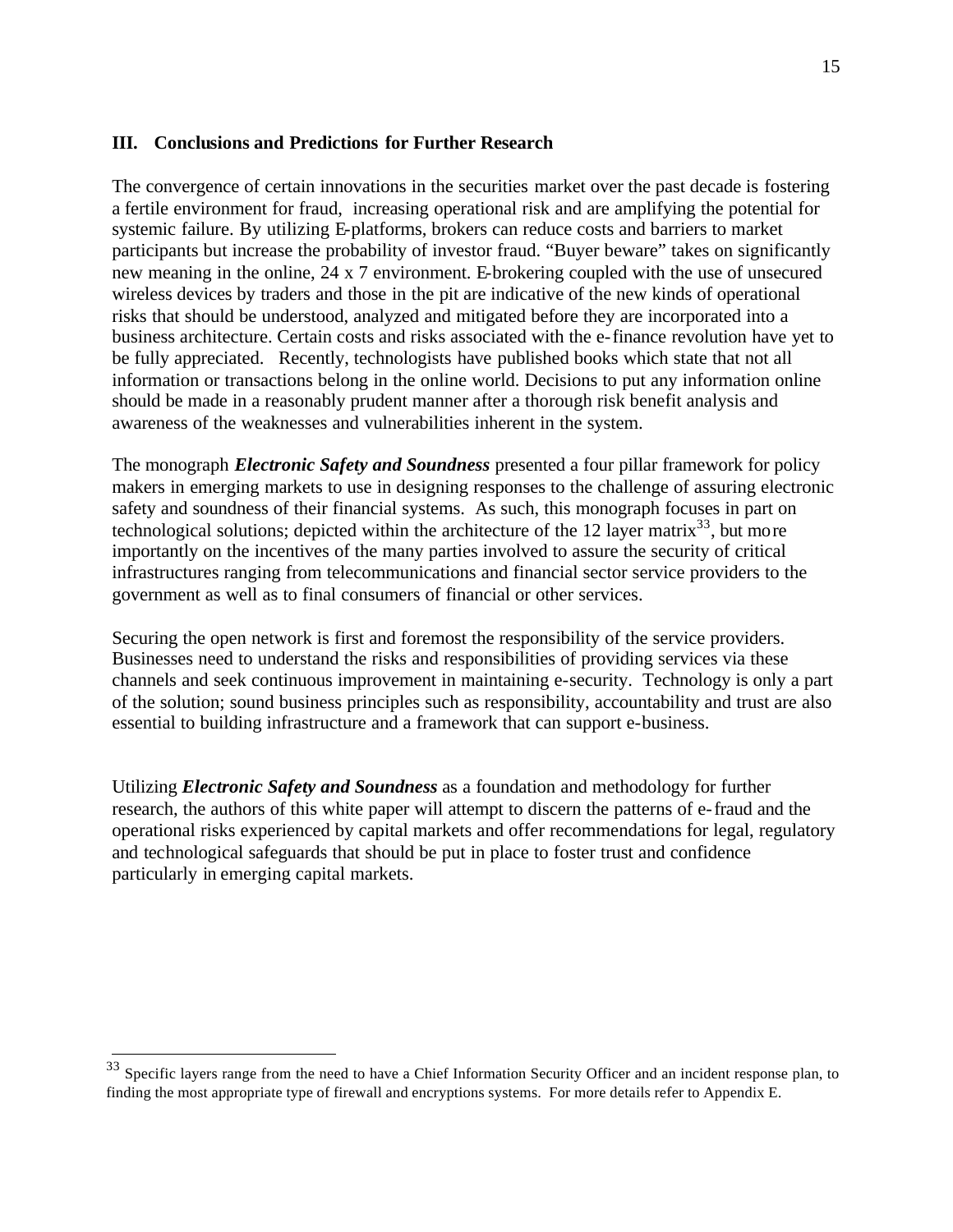# **Appendix A: Top Ten Traditional Investment Frauds<sup>34</sup>**

According to a 2002 report by Kansas Securities Commissioner David Brant, in conjunction with the North American Securities Administrators Association (NASAA), the list of "Top Ten" Investment frauds that the securities commissioners are fighting are:

- 1. *Unlicensed individuals engaging in securities activities:* Unlicensed individuals often engage in securities market activities with insufficient credentials and disclosure. These individuals are also the ones who create and market investment scams where they collect funds from unsophisticated investors with false promises of high returns, and disappear with these funds or lose them in the market.
- 2. *Unscrupulous stockbrokers:* Brokers that are registered by the securities regulator also engage in fraudulent activities, such as "front running" and insider dealing.
- 3. *Analyst research conflict:.* <sup>35</sup> This includes analysts issuing overly positive research reports and making positive recommendations in order to win investment banking business for their firm.
- 4. *Promissory notes schemes:* These are short-term debt instruments issued by little-known or non-existent companies promising high returns with little or no risk.
- 5. *Prime banks*: These involve scammers promising investors triple-digit returns through access to the investment portfolios of the world's elite banks. They mainly target illegal groups of investors (like terrorist organizations) who wish to achieve high returns under strict secrecy.
- 6. *Viatical settlements*: These involve sale of death benefits by terminally ill patents to third parties where the insured gets a percentage of the death benefit in cash and investors get a share of the death benefit when the insured dies. These contracts are often bundled to be resold to unsophisticated investors. These are highly risky investments and generally are not regulated and are illegal.
- 7. *Affinity fraud*: These include scams that use potential investor's religious or ethnic identity to gain their trust and then steal their savings with false promises of high returns.
- 8. *Charitable gift annuities*: In some cases, it is a legal investment to sell at a higher price than their actual value, the difference constituting a charitable donation. However in some case, scammers put together false charities to steal the sale proceeds.
- 9. *Oil and gas schemes*: Investment scams involving speculation over oil and gas prices and promising unsophisticated investors high returns with no risk rising in frequency with predictions of oil shortages or a rise in gas prices.
- 10. *Equipment leasing*: While the vast majority of equipment leasing deals are legitimate, scams exist where investors are offered high returns with no risk, while in reality high commissions paid to the intermediaries and promised returns have been unrealistically high.

For more information, see: http://www.securities.state.ks.us/press/2002/topten8-26-02.html

<sup>34</sup> NASAA

<sup>&</sup>lt;sup>35</sup> In May 2003, the New York Attorney General's office concluded a 10-month investigation into whether Merrill Lynch had issued misleading research reports by entering into a settlement agreement with the firm. Under the agreement, Merrill Lynch agreed to pay a \$100 million fine and make significant changes to way it does business.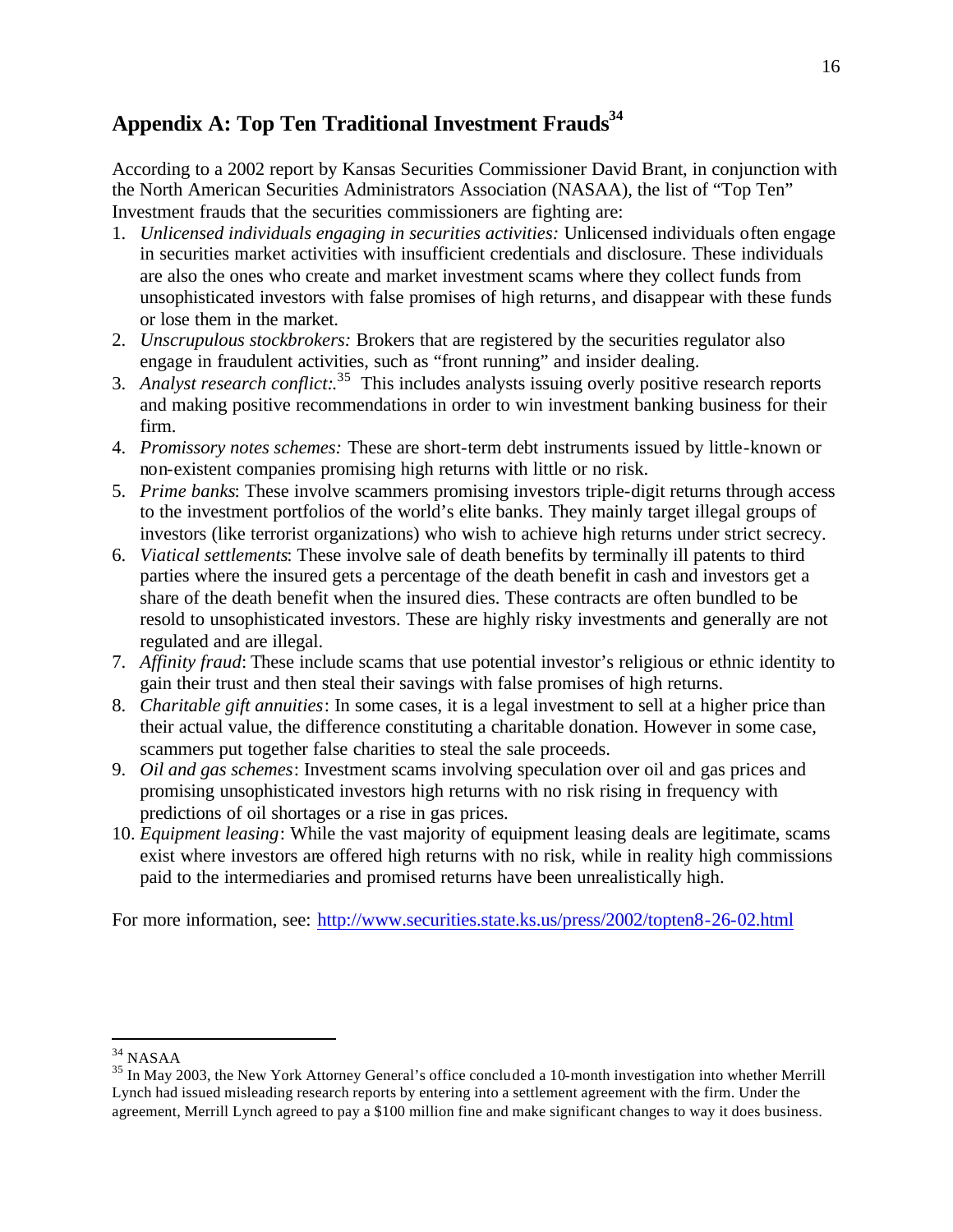# **Appendix B: SEC Regulations and Guidelines per Information Security**

Recent laws enacted by the U.S. Congress impose considerable privacy and security requirements on health information, financial information, and Government information and systems. They *each* require an enterprise approach to security, involving the senior management of the organization. Cumulatively, they impact a large portion of private sector systems. The two major laws directly impacting financial sector security programs are:

- 1) *Gramm-Leach-Bliley Act (GLBA)*
- 2) *Sarbanes-Oxley Act of 2002*

 $\overline{a}$ 

The Gramm-Leach-Bliley Act  $(GLBA)$ ,  $36$  states that "each financial institution has an affirmative and continuing obligation to respect the privacy of its customers and to protect the security and confidentiality of those customers' nonpublic personal information."<sup>37</sup> The GLBA definition of "financial institutions" encompasses banks, securities firms, insurance companies, and other companies providing many types of financial products and services to consumers. This includes lending, brokering or servicing any type of consumer loan; transferring and safeguarding money; preparing individual tax returns; providing financial advice or credit counseling; providing residential real estate settlement services; collecting consumer debts; and other types of financial services.<sup>38</sup> GLBA's definition of financial institutions has even swept up colleges and universities.<sup>39</sup>

Pursuant to the GLBA, the Federal Trade Commission (FTC), Securities and Exchange Commission (SEC), and Federal financial regulatory bodies<sup>40</sup> have issued regulations requiring administrative, technical and physical safeguards for financial information. The statute specifies that the regulations are intended:

- 1) To ensure the security and confidentiality of customer records and information;
- 2) To protect against any anticipated threats or hazards to the security or integrity of such records; and
- 3) To protect against unauthorized access to or use of such records or information which could result in substantial harm or inconvenience to any customer. $41$

<sup>36</sup> Gramm-Leach-Bliley Act of 1999, Pub. Law 106-102, 113 *Stat*. 1338 (1999), http://www.ffiec.gov/ffiecinfobase/resources/management/con-15usc\_6801\_6805-gramm\_leach\_bliley\_act.pdf (hereinafter "GLBA").

 $37$  GLBA, 15 U.S.C. § 6801, http://www4.law.cornell.edu/uscode/15/6801.html.

<sup>38</sup> "Financial Privacy: The Gramm-Leach Bliley Act," http://www.ftc.gov/privacy/glbact/.

<sup>39</sup> "Colleges and Universities Subject to New FTC Rules Safeguarding Customer Information," *NACUBO Advisory Report 2003-01,* National Association of College and University Business Officers, Jan. 13, 2003, http://infocenter.ccit.arizona.edu/~security/GLBA\_Summary.pdf.

<sup>&</sup>lt;sup>40</sup> The Office of the Comptroller of the Currency, the Board of Governors of the Federal Reserve System, the Board of Directors of the Federal Deposit Insurance Corporation, the Director of the Office of Thrift Supervision, and the National Credit Union Administration.

<sup>41</sup> GLBA, 15 U.S.C. § 6801, http://www4.law.cornell.edu/uscode/15/6805.html.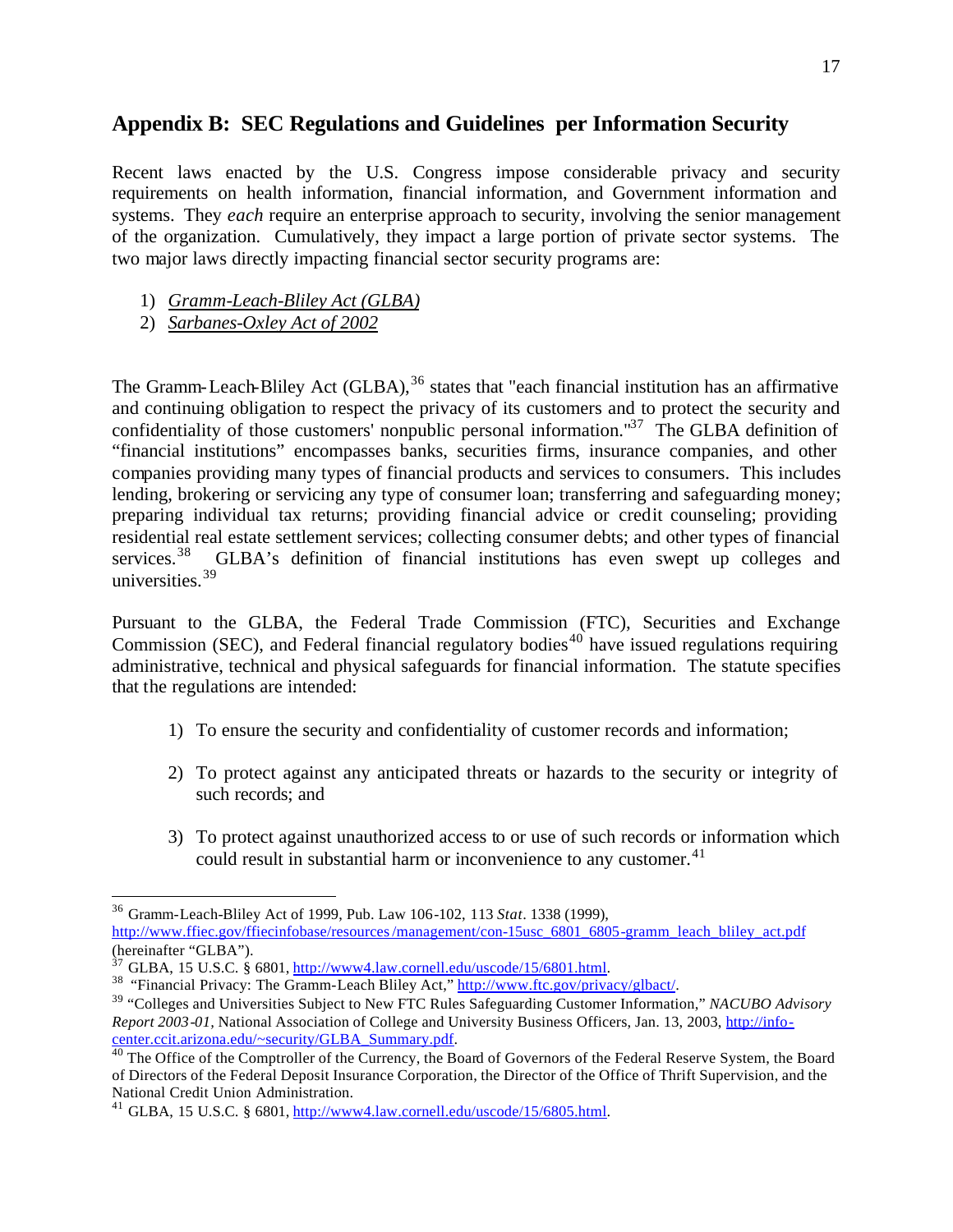The regulations set forth the required steps that must be taken, but they do not specify what the technical components of a safeguards program must be. For example, the Federal Trade Commission requires that financial institutions under its purview must develop a plan in which the institution must: (1) designate one or more employees to coordinate the safeguards, (2) identify and assess the risks to customers' information in each relevant area of the company's operation, and evaluate the effectiveness of the current safeguards for controlling these risks, (3) design and implement a safeguards program, and regularly monitor and test it, (4) select appropriate service providers and contract with them to implement safeguards, and (5) evaluate and adjust the program in light of relevant circumstances, including changes in the firms business arrangements or operations, or the results of testing and monitoring of safeguards.<sup>42</sup>

The SEC has historically emphasized the positive aspects of new technology, focusing on increased communications ability: "The Securities Act of 1933 and the Securities Exchange Act of 1934 are premised on the philosophy that investors are best protected in making investment decisions if they are presented with full and accurate disclosure of all material information about investments."<sup>43</sup> Accordingly, its guidelines and regulations regarding information security aim at ensuring easier access to and widespread adoption of new technology. A few examples include:

| <b>Rule</b>                      | <b>Date</b> | <b>Title</b>                                         |
|----------------------------------|-------------|------------------------------------------------------|
| 33-8410                          | 4/21/2004   | Mandated Electronic Filing for Form ID               |
| 33-8230                          | 5/7/2003    | Mandated Electronic Filing and Website Posting for   |
|                                  |             | Forms 3, 4, and 5                                    |
| 34-48167                         | 7/11/2003   | Electronic Filing by Investment Advisers; Amendments |
|                                  |             | to Form ADV; Technical Amendments                    |
| 33-7472                          | 10/24/1997  | Rule to Provide That the Commission Will Not Accept  |
|                                  |             | Paper Filings That Are Required To Be Filed          |
|                                  |             | Electronically                                       |
| <b>Release</b>                   | <b>Date</b> | <b>Title</b>                                         |
| Securities Act Release No. 7233, | 10/6/1995   | Use of Electronic Media for Delivery Purposes        |
| Exchange Act Release No.         |             |                                                      |
| 36345                            |             |                                                      |
| Securities Act Release No. 7288, | 5/9/1996    | Use of Electronic Media by Broker-Dealers, Transfer  |
| Exchange Act Release No.         |             | Agents, and Investment Advisers for Delivery of      |
| 37182                            |             | Information                                          |

The SEC does address the impact of fraud on technology with the provisions it has adopted in the wake of the Sarbanes-Oxley Act of 2002.<sup>44</sup> Title VIII, Section 1348 of the Act, entitled "Securities Fraud," ensures that any person who tries to defraud another in connection with a security can be fined and/or imprisoned. Additionally Title XI, Section 105 of the Act deals with corporate fraud accountability and gives the SEC the authority to prohibit people from serving as

<sup>42</sup> *See* "Financial Institutions and Customer Data: Complying with the Safeguards Rule," http://www.ftc.gov/bcp/conline/pubs/buspubs/safeguards.htm.

<sup>&</sup>lt;sup>43 "</sup>Report to the Congress: The Impact of Recent Technological Advances on the Securities Markets," accessed at http://www.sec.gov/news/studies/techrp97.htm

<sup>&</sup>lt;sup>44</sup> Sarbanes-Oxley Act, accessed at http://www.law.uc.edu/CCL/SOact/soact.pdf.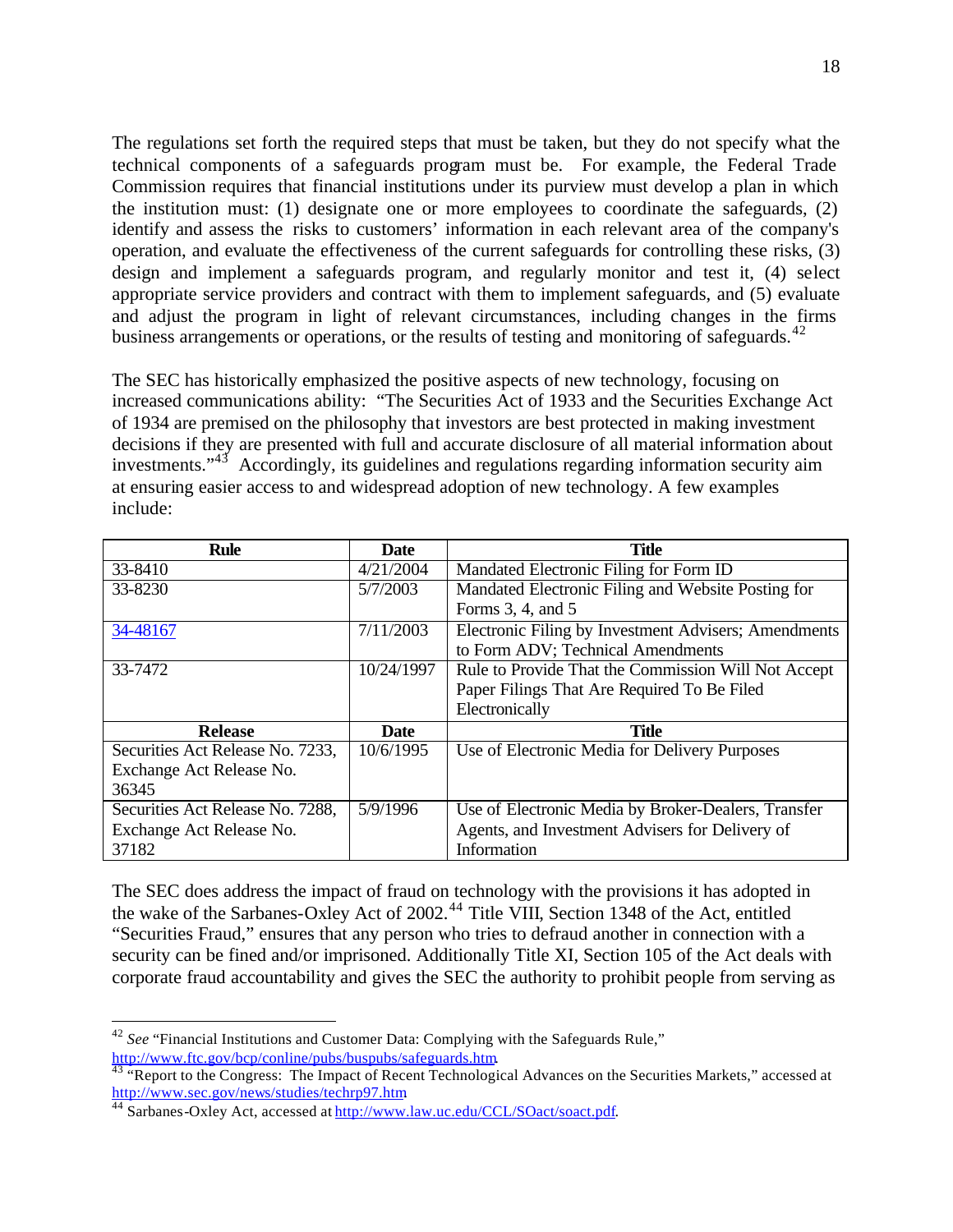corporate officers or directors. Pursuant to the Act, the SEC has adopted the following provisions:

| <b>Section</b> | Date      | <b>Rule Adopted</b>                                                        |
|----------------|-----------|----------------------------------------------------------------------------|
| 302            | 8/27/2002 | Requires CEOs and CFOs to certify financial and other information in their |
|                |           | companies' quarterly and annual reports                                    |
| 403            | 8/27/2002 | Accelerates deadlines and mandates electronic filing of disclosures of     |
|                |           | insider transactions in company stock                                      |
| 401(b)         | 1/15/2003 | Regulation G: governs the use of non-GAAP financial measures, including    |
|                |           | disclosure and reconciliation requirements                                 |
| 404            | 5/27/2003 | Requires an annual management report on and auditor attestation of a       |
|                |           | company's internal controls over financial reporting                       |

Additionally, the Uniting and Strengthening America by Providing Appropriate Tools Required to Intercept and Obstruct Terrorism Act of 2001 (or Patriot Act) contains a provision against fraud in the securities markets. Pursuant to Section 326 of the Patriot Act, the SEC, in conjunction with the Treasury Department's FinCEN, issued Rule 34-47752 entitled "Customer Identification Programs For Broker-Dealers."Effective 6/9/2003, the rule "requires brokers or dealers to implement reasonable procedures to verify the identity of any person seeking to open an account, to the extent reasonable and practicable; to maintain records of the information used to verify the person's identity; and to determine whether the person appears on any lists of known or suspected terrorists or terrorist organizations provided to brokers or dealers by any government agency. This final regulation applies to brokers or dealers in securities except for brokers or dealers that register with the Securities and Exchange Commission solely because they effect transactions in securities futures products.<sup>45</sup>

The Financial Modernization Act of 1999 (or the Gramm-Leach-Bliley Act) addresses the impact of privacy concerns on information security. Pursuant to section 504 of the Act, the SEC issued Rule 34-42974 entitled "Privacy of Consumer Financial Information (Regulation S-P)" which implements notice requirements and restrictions on a financial institution's ability to disclose nonpublic personal information about consumers. Effective 11/13/2000, the Rule requires a financial institution to "provide its customers with a notice of its privacy policies and practices [nor] disclose nonpublic personal information about a consumer to nonaffiliated third parties unless the institution provides certain information to the consumer and the consumer has not elected to opt out of the disclosure."<sup>46</sup> Finally, the Rule provides appropriate standards to protect customer information.

? Though the Sarbanes-Oxley, Patriot, and Gramm-Leach-Bliley Acts, and the related SEC provisions, pertain more to protection against fraud than protection against hacking, the SEC is attentive to the problems hacking can bring. A 2003 paper entitled "Sound Practices to Strengthen the Resilience of the U.S. Financial System<sup>147</sup> names four practices to ensure the resilience of the U.S. financial system: (1) identify critical activities; (2) determine the appropriate recovery and resumption objectives; (3) maintain sufficient out-of-region resources

<sup>&</sup>lt;sup>45</sup> "Customer Identification Programs For Broker-Dealers," accessed at http://www.sec.gov/rules/final/34-47752.htm.

<sup>&</sup>lt;sup>46</sup> "Privacy of Consumer Financial Information (Regulation S-P)" accessed at http://www.sec.gov/rules/final/34-42974.htm**.** 

<sup>&</sup>lt;sup>47</sup> "Interagency Paper on Sound Practices to Strengthen the Resilience of the U.S. Financial System," accessed at http://www.sec.gov/news/studies/34-47638.htm.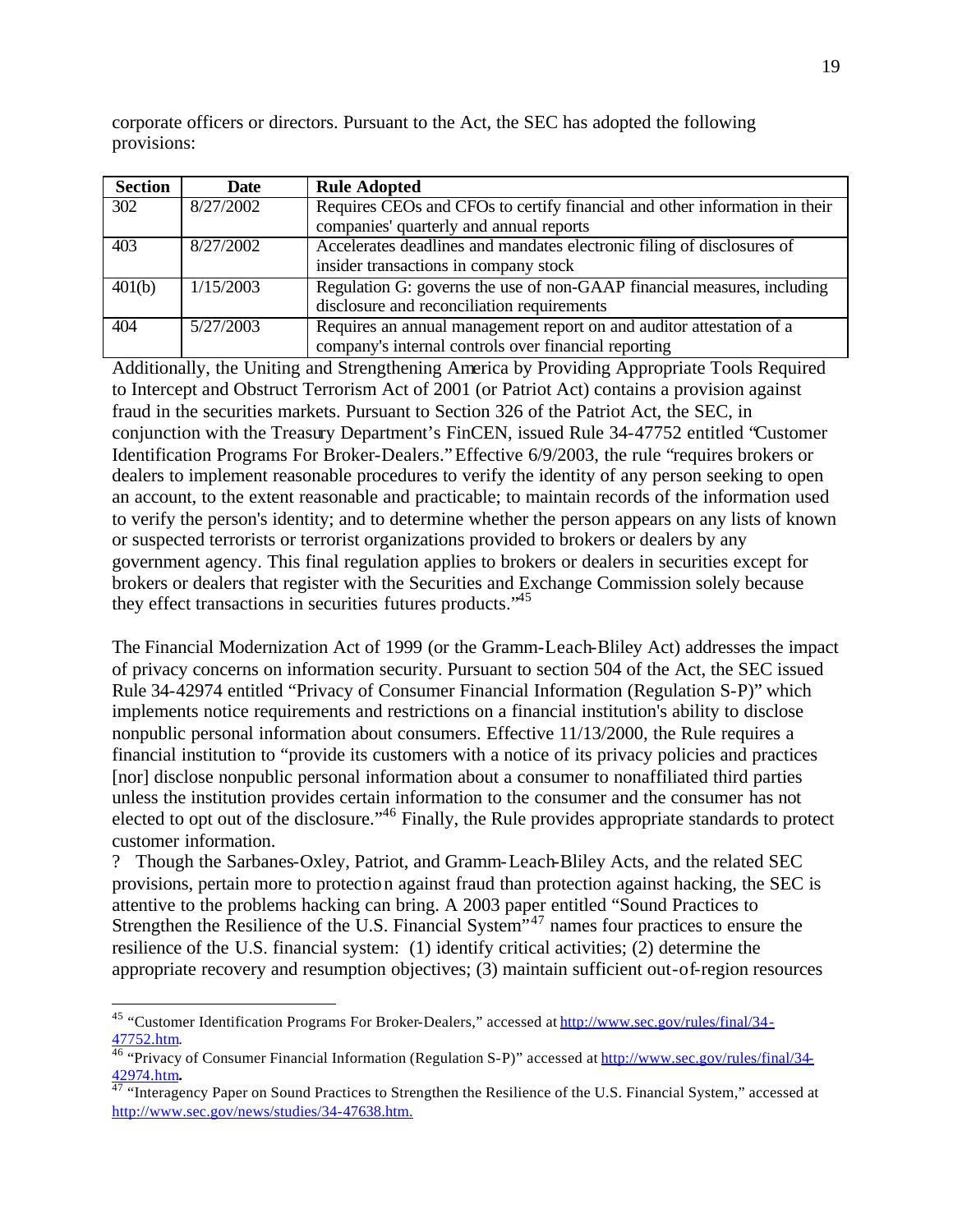to meet recovery and resumption objectives; and (4) routinely use or test recovery and resumption arrangements. These practices focus on minimizing the immediate effects of a widescale disruption on critical financial markets.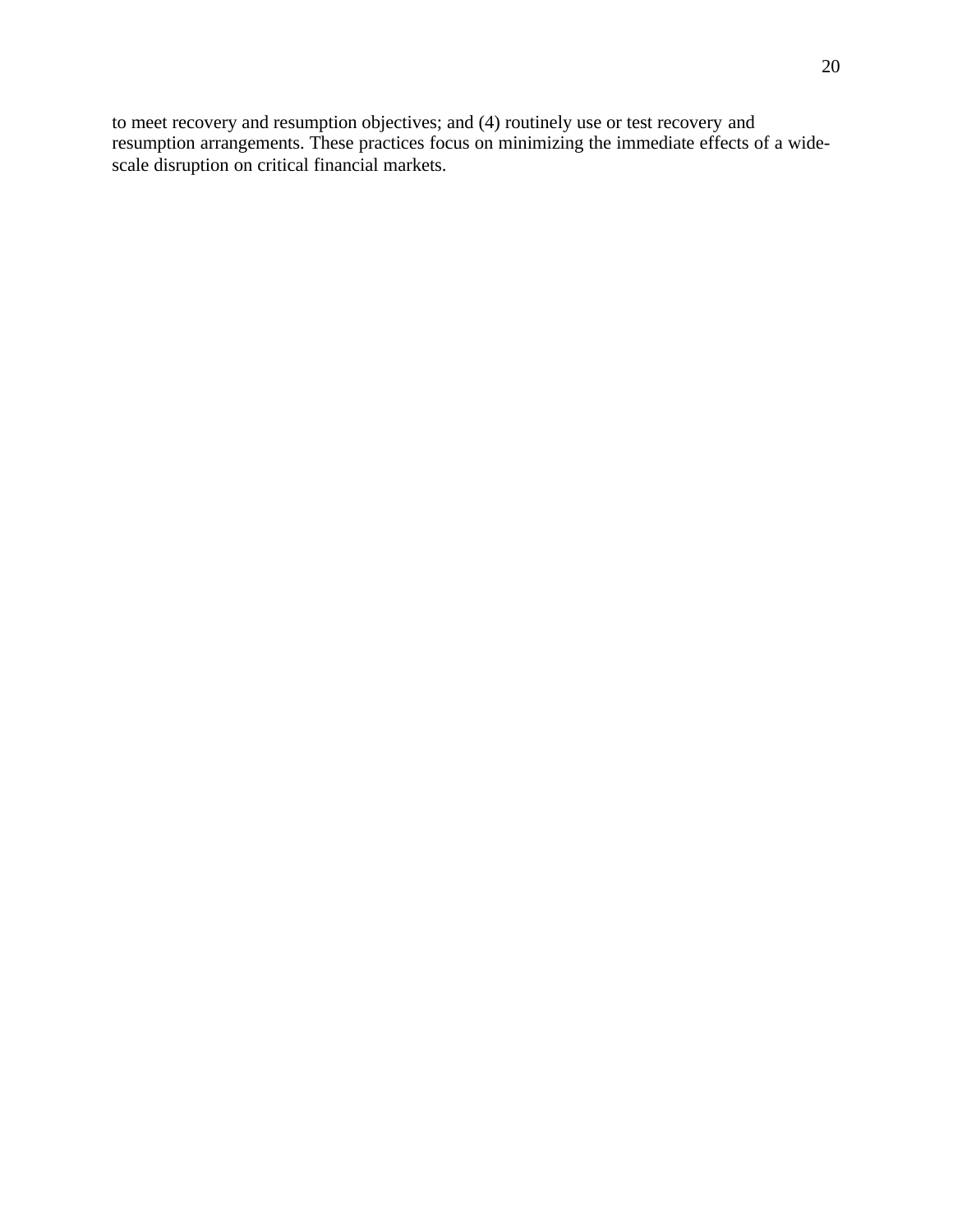# **Appendix C: The New York Mercantile Exchange and Wireless STP<sup>48</sup>**



<sup>&</sup>lt;sup>48</sup> This presentation was given by Samuel Gaer, CIO of the New York Mercantile Exchange, Inc, in New York at the IMN Wireless on Wallstreet Conference, July 29<sup>th</sup>, 2004.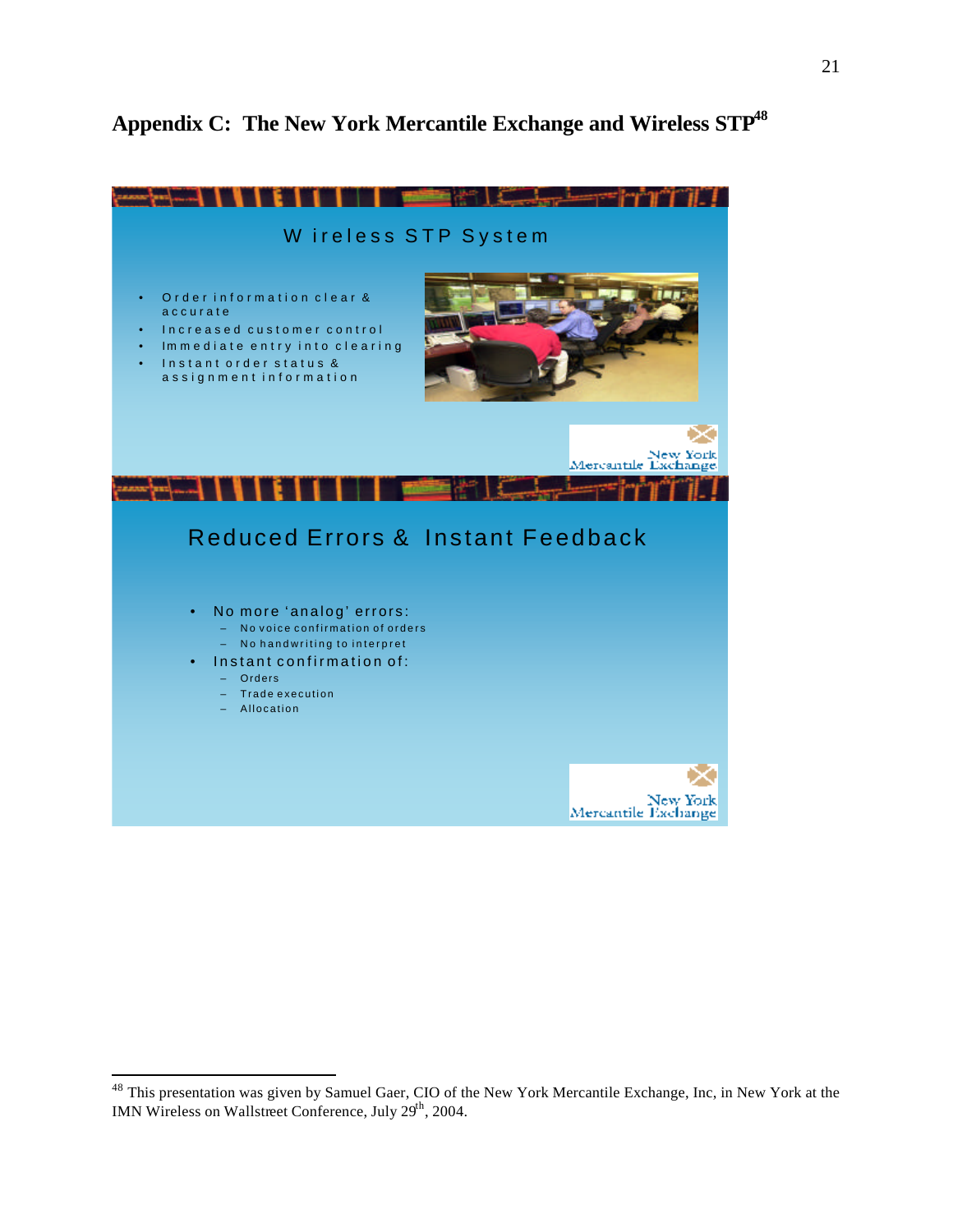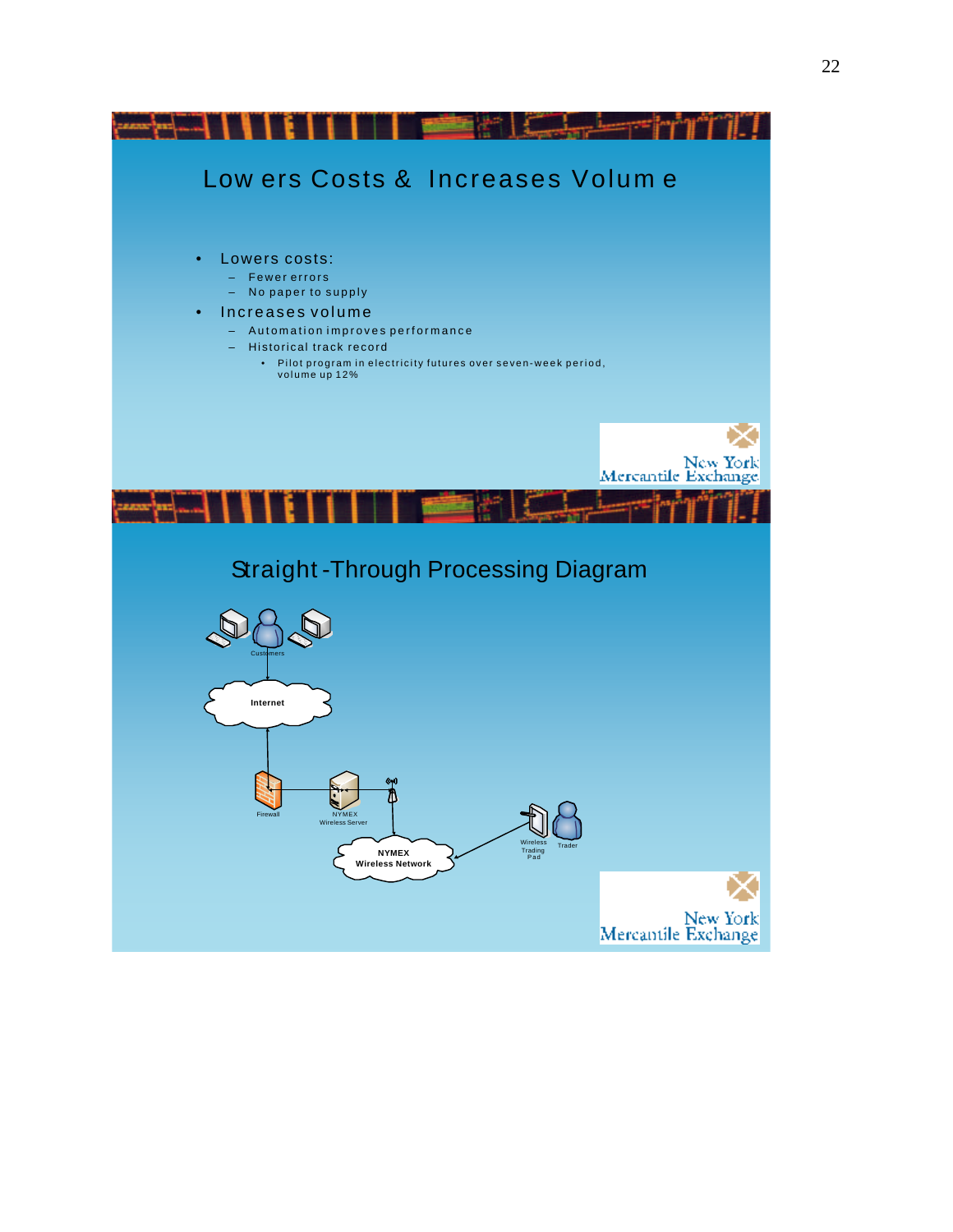| EEX<br><b>PocketPC</b><br>File Zoom Tools<br>Help                                                                                                                                                                                                                                                                                                                                                                                                                                       | ePitCard Application                                                                                                              |
|-----------------------------------------------------------------------------------------------------------------------------------------------------------------------------------------------------------------------------------------------------------------------------------------------------------------------------------------------------------------------------------------------------------------------------------------------------------------------------------------|-----------------------------------------------------------------------------------------------------------------------------------|
| CL<br><b>CL</b><br>HO<br>5<br>J <sub>4</sub><br><b>NG</b><br>HU<br>G[H]<br>F<br>N<br>Q<br>$K$ M<br>$\mathbf{J}$<br>3450<br>$\mathbf{3}$<br>IС<br><b>SAMG</b><br><b>R</b><br>G<br>Move<br><b>PRICE OPP</b><br><b>MTH</b><br>ls.<br><b>ORD</b><br>B.<br><b>TIME</b><br>5.<br>ΞG<br>3450<br>5 CL34<br>4:33:37<br><b>3450 HESS</b><br>G<br>3315<br>10<br>$\equiv$ JAR<br>3315 HHOP 10 4:33:00<br>CLK4<br><b>JAR</b><br>$\equiv$ SMT 10<br>3580<br><b>SMT 10 CLJ4</b><br>3580 DAK<br>4:32:20 | User friendly<br>$\bullet$<br><b>Familiar layout</b><br>$\bullet$<br>Powerful<br>$\bullet$<br>Many valuable features<br>$\bullet$ |
| Ш<br>$\blacktriangleleft$<br>٠<br><b>Trade Cards Settings Position Pit</b><br>■▲                                                                                                                                                                                                                                                                                                                                                                                                        | New York<br>Mercantile Exchange                                                                                                   |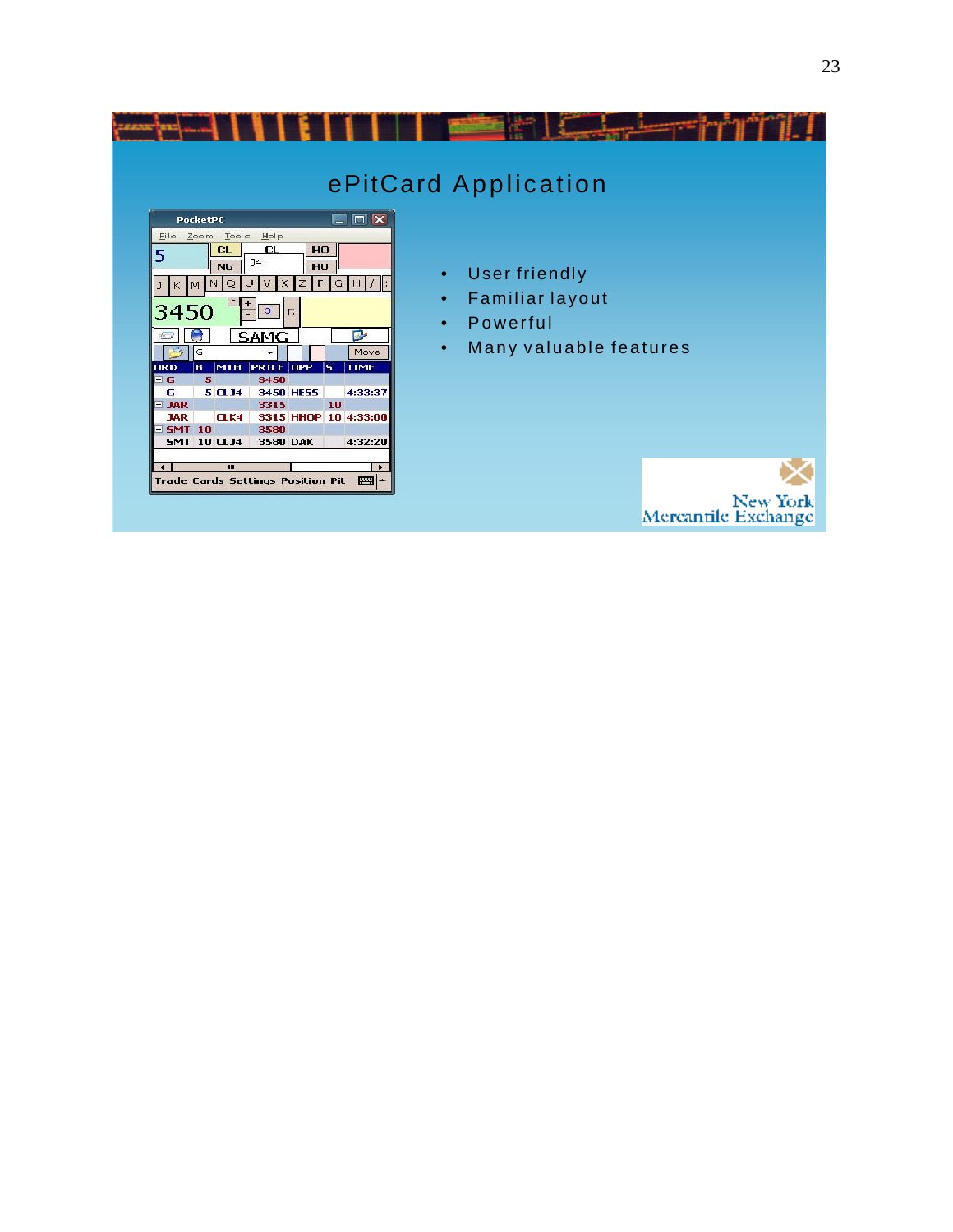### **Appendix D: Organizations Working to Establish Best Practice per Web Services Security**

E-finance is heavily reliant upon web services. Web services are one group of new technologies and standards for connecting to customers, exchanging data, and building applications across the Internet. Web services allow applications to communicate across platforms and programming languages using standard protocols based on XML. A number of organizations are attempting to develop best practice per web service security. These consortiums are defining many of the *infrastructure* standards that enable Web services as well as the *implementation* standards tha t are used in specific communities and across industries.

# **1. Financial Services Technology Consortium**

http://www.fstc.org

**2. The Liberty Alliance Project**

http://www.projectliberty.org/

# **3. The World Wide Web Consortium**

http://www.w3c.org

# **4. Organization for the Advancement of Structured Information Standards**

http://www.oasis-open.org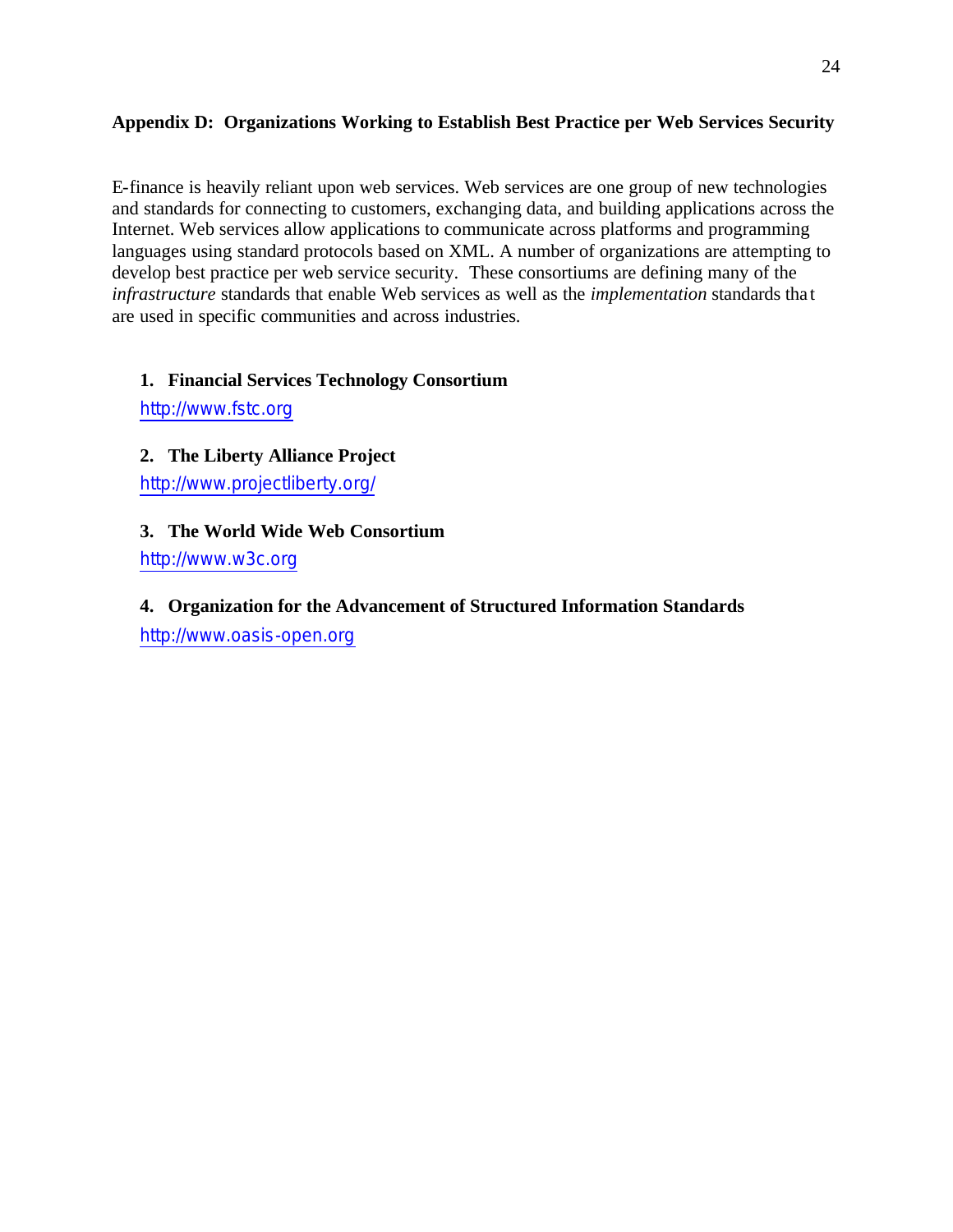#### **Appendix E: The 12 Layer Matrix**

Twelve core layers of proper security are essential for maintaining the integrity of data and mitigating the risks associated with open architecture environments, and in many instances, actual implementation of a specific layer need not entail large capital investments or outlays. The creation of the position of Chief information Security Officer (CISO), who oversees that the 12 layers are carried out and implemented in accordance with the best, is essential in order to preserve the survivability of the network.

- 1. **Risk Management—**A broad based framework based upon CERT's OCTAVE paradigm for managing assets and relevant risks to those assets.
- 2. **Cyber-Intelligence-** Experienced threat and technical intelligence analysis regarding threats, vulnerabilities, incidents, and countermeasure should provide timely and customized reporting to prevent a security incident before it occurs.
- 3. **Access Controls/Authentication—**Establish the legitimacy of a node or user before allowing access to requested information. The first line of defense is access controls; these can be divided into passwords, tokens, biometrics, and public key infrastructure (PKI).
- 4. **Firewalls**—Create a system or combination of systems that enforces a boundary between two or more networks.
- 5. **Active content filtering—**At the browser level, it is prudent to filter all material that is not appropriate for the workplace or that is contrary to established workplace policies.
- 6. **Intrusion detection system (IDS)**—This is a system dedicated to the detection of breakins or break-in attempts, either manually or via software expert systems that operate on logs or other information available on the network. Approaches to monitoring vary widely, depending on the types of attacks that the system is expected to defend against, the origins of the attacks, the types of assets, and the level of concern for various types of threats.
- 7. **Virus scanners**—Worms, Trojans, and viruses are methods for deploying an attack. Virus scanners hunt malicious codes, but require frequent updating and monitoring.
- 8. **Encryption**—Encryption algorithms are used to protect information while it is in transit or whenever it is exposed to theft of the storage device (e.g. removable backup media or notebook computer).
- 9. **Proper systems administration**—This should be complete with a list of administrative failures that typically exist within financial institutions and corporations and a list of best practices.
- 10. **Vulnerability testing**—Vulnerability testing entails obtaining knowledge of vulnerabilities that exist on a computer system or network and using that knowledge to gain access to resources on the computer or network while bypassing normal authentication barriers.
- 11. **Policy Management Software—**a software program should control Bank policy and procedural guidelines vis-à-vis employee computer usage.
- 12. **Business Continuity/Incident response plan (IRP)**—This is the primary document used by a corporation to define how it will identify, respond to, correct, and recover from a computer security incident. The main necessity is to have an IRP and to test it periodically.